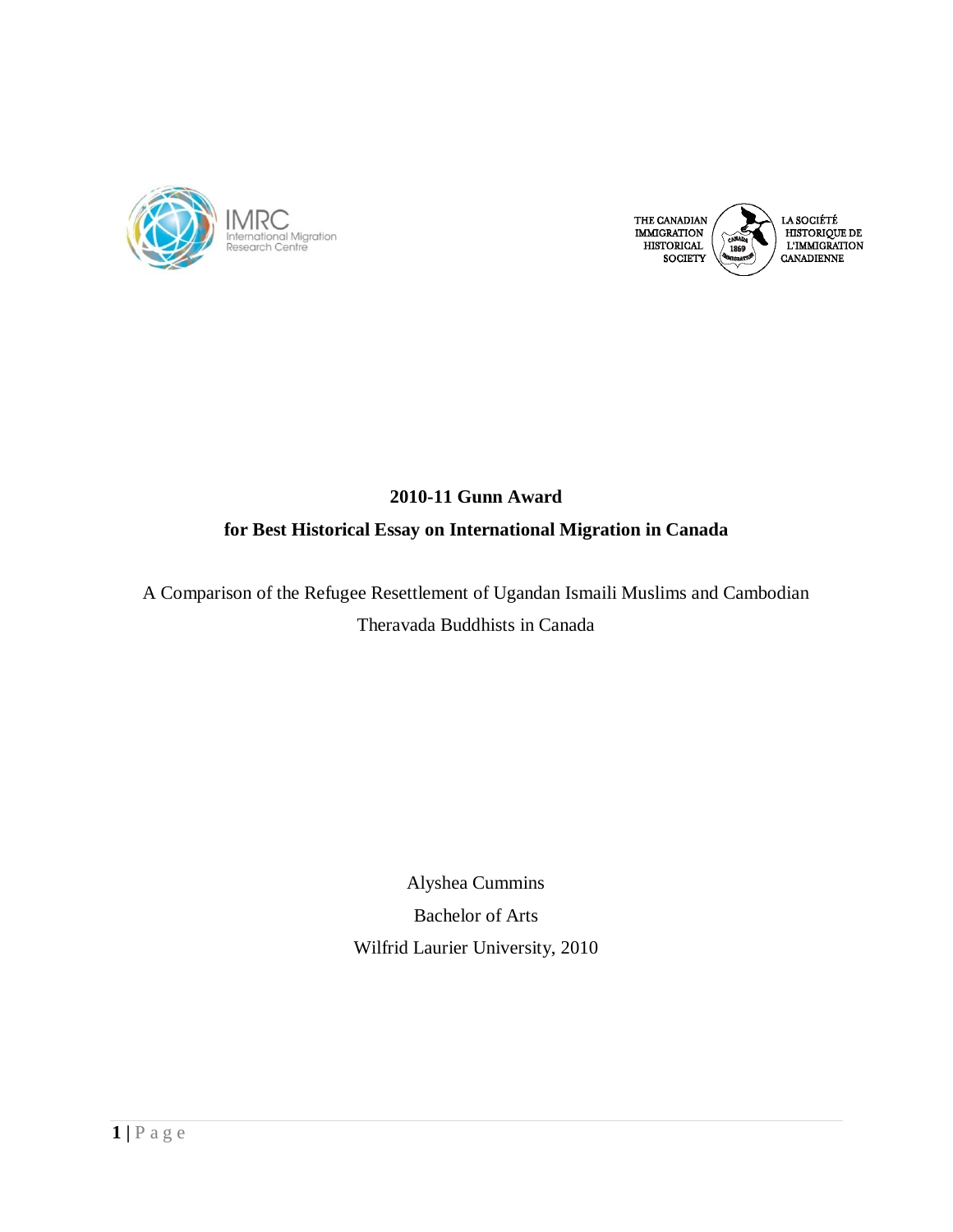#### **ACKNOWLEDGMENT**

I would like to thank Dr. Janet McLellan for her constant support and professional advice throughout the writing of this paper. Her research in working with Cambodian refugees in Ontario, Canada has added great value to this academic work by providing the tools necessary to better understand the characteristics associated with resettling refugee communities.

#### **Abstract**

This paper will compare the resettlement and ability to recreate religious identities of refugees from Uganda and Cambodia. The specific religious identities of focus are Ugandan South-Asian Ismaili Muslims and Cambodian Khmer Theravada Buddhists, and their resettlement in Ontario, Canada. This paper will argue that the three predominant factors that have made Ugandan Ismailis more successful in their integration into Canadian society than Cambodian Buddhists are; leadership, pre-migrational skills for adaptation and integration, and transnational connections. It is apparent through the findings of this paper that pre-migrational characteristics and experiences as well as leadership and transnational connections serve to assist in optimal societal integration.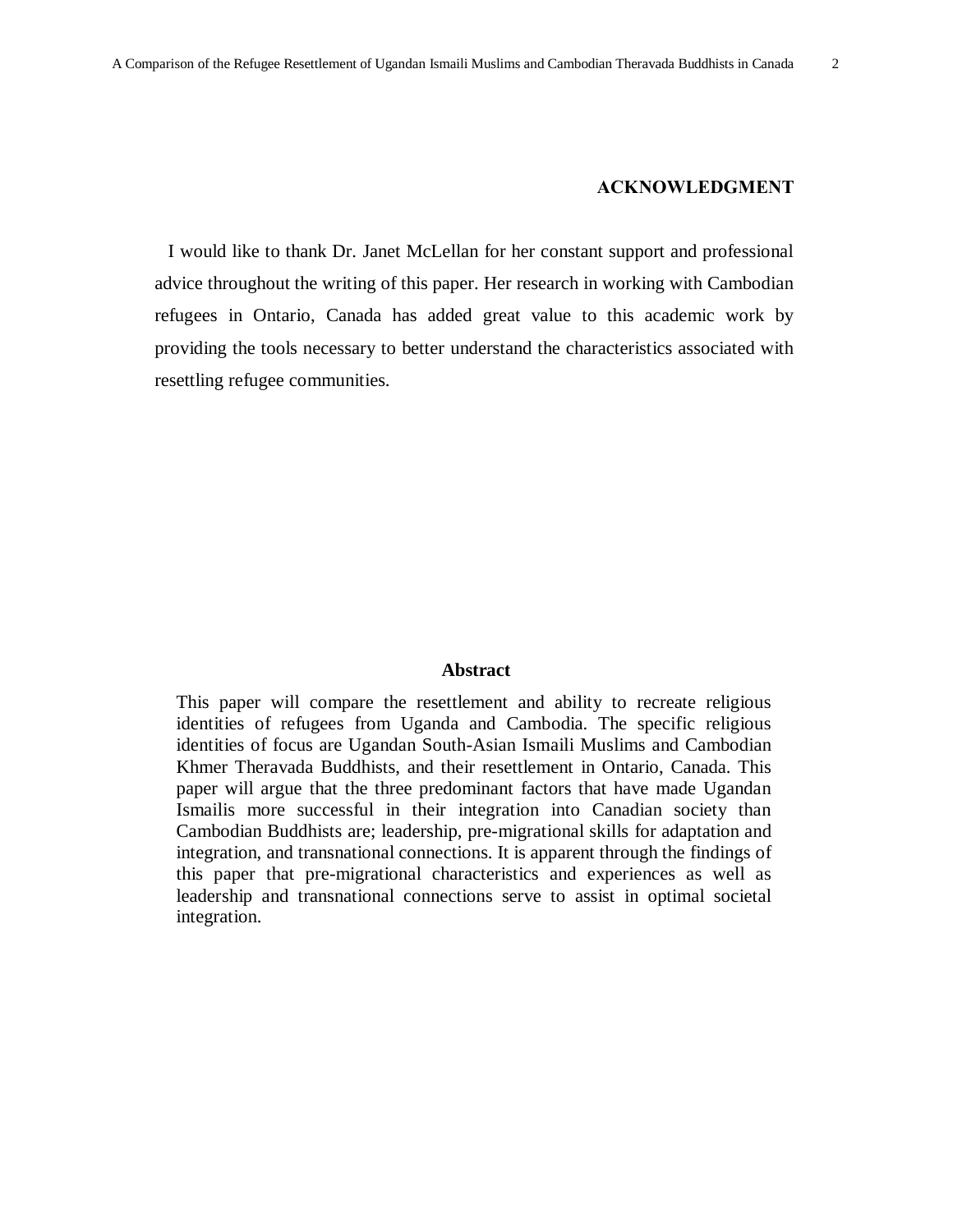### **I. INTRODUCTION**

Canada opened its doors to thousands of non-Christian refugees at a time when turmoil plagued the homelands of Cambodia and Uganda. For Cambodia, it was Pol Pot's ideological notion that the nation be transformed into a Khmer Communist State.<sup>1</sup> Likewise, for Uganda, it was President Idi Amin's ideology that Africa was for Africans, and all other inhabitants were not committed to the economic development of the country.<sup>2</sup>

This paper will compare the resettlement and ability to recreate religious identities of refugees migrating from Uganda and Cambodia. The specific religious identities of focus are Ugandan Shi'a Imami Nizari Ismaili Muslims (Khojas) and Khmer Theravada Buddhists.<sup>3</sup> The resettlement area of focus will be Ontario, Canada. This paper will argue that the three predominant factors that have made  $Khojas<sup>4</sup>$  more successful in their integration into Canadian society than Cambodian Buddhists are: leadership, premigrational skills for adaptation and integration, and transnational connections.

This paper will look at the social capital of the Khojas and Khmer Theravada Buddhists in their resettlement process; that is, which groups displayed bonding, bridging, and linking capital, and how this affected their resettlement in Ontario, Canada. Social capital can be defined as the capacity for people can come together to assist one another in attaining their goals and serves as an exchange for resources.<sup>5</sup> Social capital is especially important for resettling refugee communities because there is typically little to no planning involved in their migration, and they generally come to the host-land with little material wealth.<sup>6</sup> One form of social capital is bonding, which is closely associated with family, community, and religious ties.<sup>7</sup> This form of social capital would be the most prevalent in refugee communities, but may serve as a handicap to those resettlers that come to the host-land

<sup>&</sup>lt;sup>1</sup> McLellan, J., (2009). Cambodian Refugees in Ontario: Resettlement, Religion, and Identity. Toronto, ON: University of Toronto Press Incorporated. (p.24)

 $^2$  Jamal, Arif., (2006). "Linking Migration and Education Across Generations: Ismailis in Vancouver". Unpublished Thesis. Burnaby, BC: Simon Fraser University. (p.6)

 $3$  Theravada Buddhism is "the way of the Elders" and relies heavily on monks, nuns and lay people.

 $4$  Khoja was a honourific title given to South-Asian Ismailis by Pir Sadr al-din during the lifetime of the  $30<sup>th</sup>$  Imam, Islam Shah, in the  $15<sup>th</sup>$  Century.

 $<sup>5</sup>$  Coleman, James S., "Social Capital in the Creation of Human Capital", The American Journal of Sociology, Vol.</sup> 94, Supplement: Organizations and Institutions: Sociological and Economic Approaches to the Analysis of Social Structure. (1988), pp. S95-S120. (p.98) & Janjuha-Jivra, Shaheena., "The Sustainability of Social Capital within Ethnic Networks". Journal of Business Ethics. 47: 31-43, 2003. (p.32)

<sup>6</sup> McLellan 2009: 10

 $<sup>7</sup>$  Ibid: 10</sup>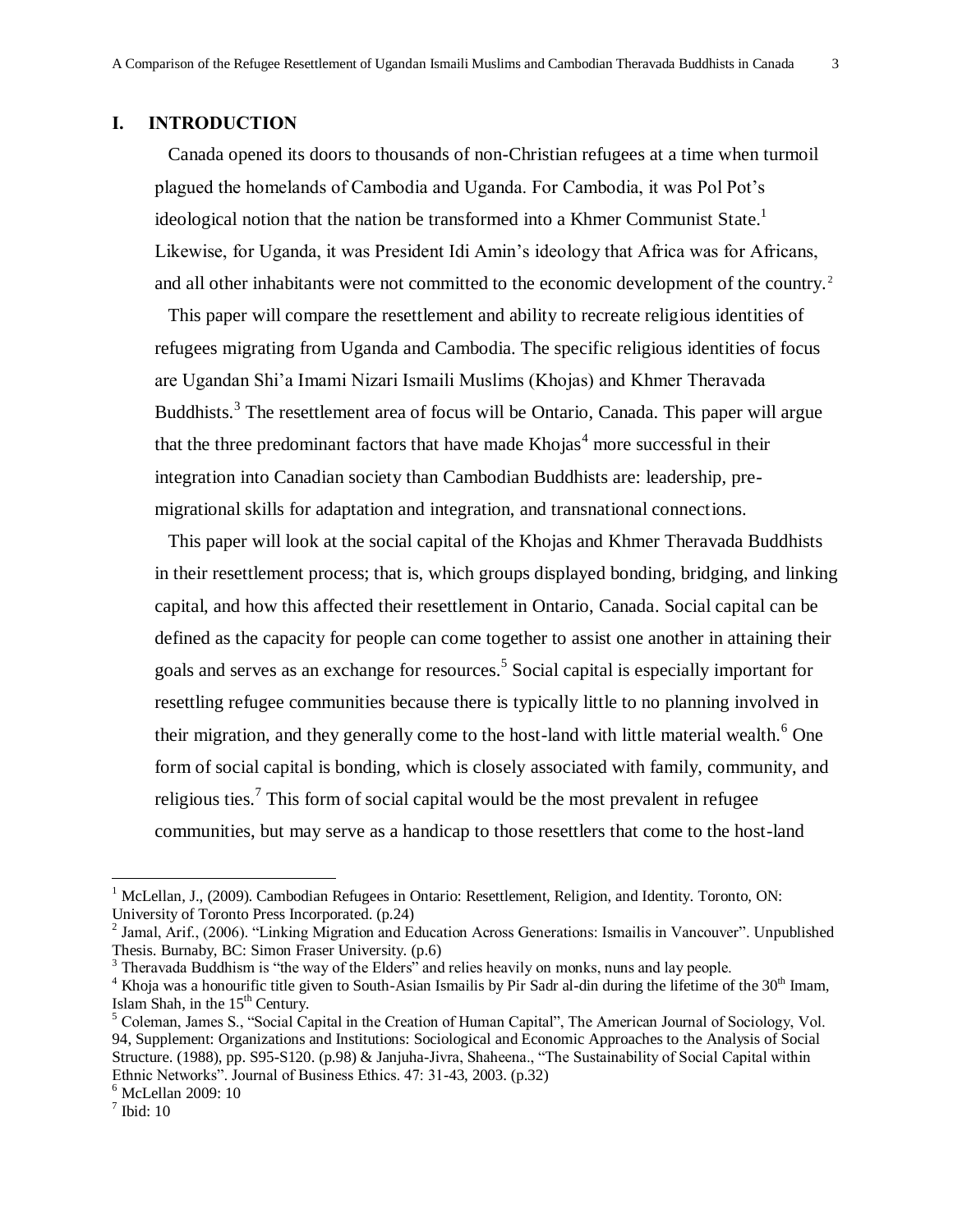with little to no education, language skills, urban skills or wealth because their resources are limited to members within the refugee population.<sup>8</sup> In the case where this may be the only form of social capital available to migrant community, a religious institution would be very effective in initiating this form of social capital. Those communities that are unable to form such an institution are not likely to prevail economically.<sup>9</sup>

Another form of social capital is bridging capital, which extends beyond simply bonding with the rest of the host-land community.<sup>10</sup> For example, some Cambodian refugees were assisted by Christian churches in both Thai refugee camps and upon arrival into Canada.<sup>11</sup>

The last form of social capital is linking capital "which expands on bridging capital to facilitate relations between different groups to enhance social recognition, wealth, or influence.<sup> $12$ </sup> An example of this would be the resettled community reaching out to the greater community and offering their services and assistance.<sup>13</sup> McLellan and White found that Chinese Buddhists in Toronto, Ontario displayed linking social capital by taking part in food drives, blood banks, and other Canadian charitable organizations.<sup>14</sup>

Through the framework of social capital, this paper will look at the qualities of leadership, trust, and communication within the two groups. Furthermore, it will look at the influence of leadership, how this influences emotional coping, the resettlement process, and the prevalence of migration success.

# **II. HISTORICAL CONTEXT, PRE-MIGRATIONAL EXPERIENCES, AND MIGRATION PROCESS**

#### A. UGANDAN ISMAILI MUSLIMS:

Before the analysis, a brief identification is required about the Ismaili understanding of Islam and of their spiritual leader, His Highness, The Aga Khan IV (Shah Karim al-

<sup>8</sup> Ibid: 10

<sup>&</sup>lt;sup>9</sup> Guest, Kenneth J., "Religion and Transnational Migration in the New Chinatown", Leonard, K. I., Stepick, A., Vasquez, M. A., & Holdaway, J., (Editors) (2005). Immigrant Faiths: Transforming Religious Life in America. Lanham, MD: AltaMira Press. (p. 150)

<sup>&</sup>lt;sup>10</sup> McLellan 2009: 10

 $11$  Ibid: 36-40 & 48-9

 $12$  Ibid: 11

<sup>&</sup>lt;sup>13</sup> McLellan, Janet,. & White, Marybeth,. "Social Capital and Identity Politics Among Asian Buddhists in Toronto" Journal of International Migration and Integration, Volume 6(2), 2005 (pp. 235-253). (p.239)

 $14$  McLellan & White 2005: 239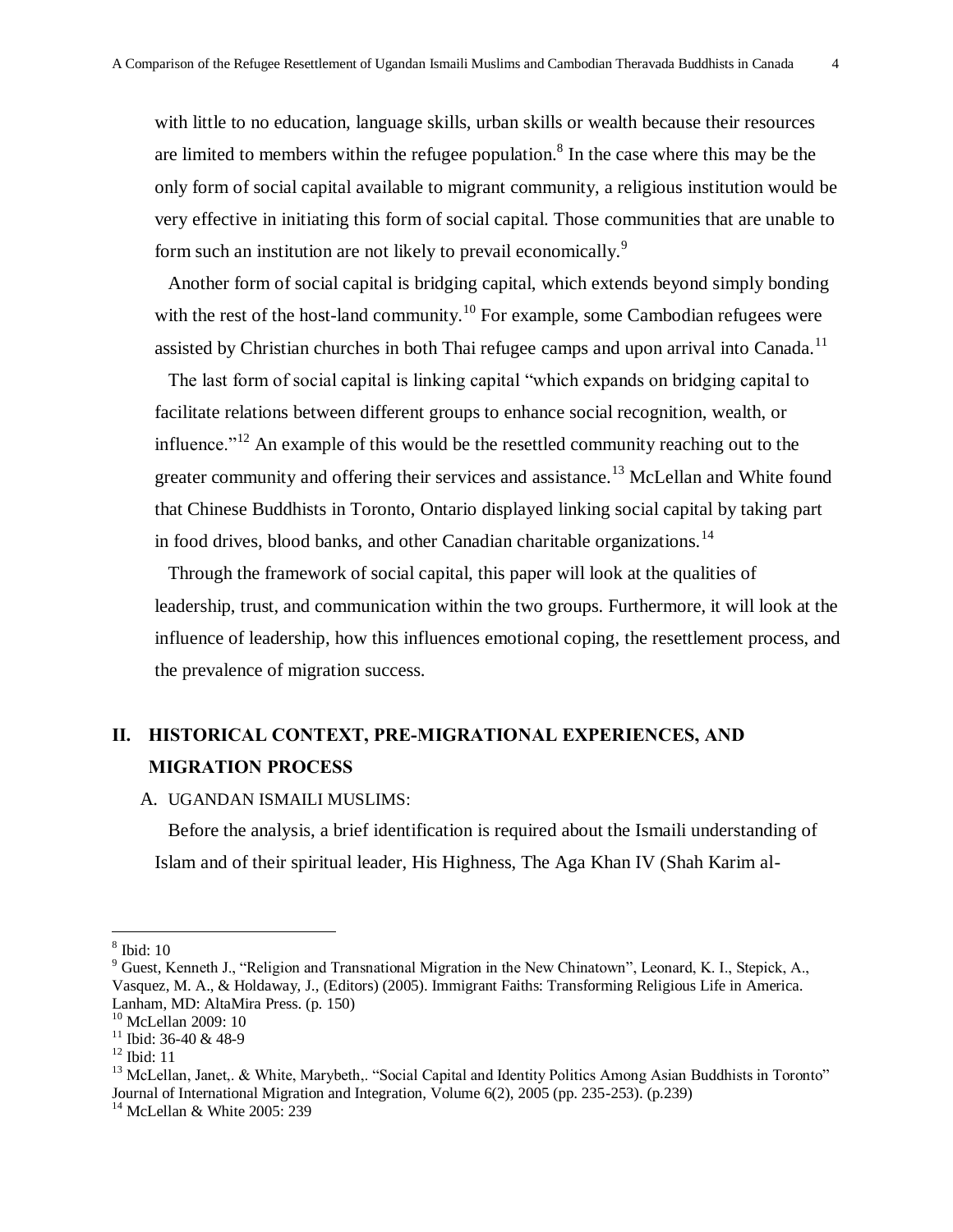Hussayni).<sup>15</sup> This provides the basis to assess the historical context, pre-migrational experiences, and the influence of the Aga Khan IV on the South Asian migration from Uganda to Canada.

Ismailism is an Islamic school of thought which believes that the Prophet Muhammad, before his death, proclaimed his successor to be his cousin and son-in-law<sup>16</sup> Ali,<sup>17</sup> at Gadire-Khumm.<sup>1819</sup> These Ismaili Muslims believe that the succession continues through the bloodline<sup>20</sup> of the Prophet's family.<sup>21</sup> The appointed successor is referred to as the Imam in Shi'a thought; there can only be one Imam at a given time. The spiritual role of the Imam is ―to ensure that the Qur'anic message is preserved and interpreted‖ for the current day and age, "in accordance with changing times and circumstances" for all Ismaili followers.<sup>22</sup> The second role of the Imam is the concern for the safety and material progress of his community of murids.<sup>23</sup> This is known as "the practice of *taqiya* or pious dissimulation to guard against persecution."<sup>24</sup> Through this role, Ismailis and non-Ismailis across the globe have received assistance from the Aga Khan Development Network (AKDN) in health, cultural, educational, rural, and economical development, $^{25}$  regardless of culture, religion or ethnicity. Within this brief identification of Ismailism and the role of the Imam, the historical context and pre-migrational experiences of the Khojas in Uganda can be developed further.

Through the influence of British colonialism, "Indian farmers were encouraged to colonize portions of East Africa so as to fulfill Britain's dream of reaping the benefits from this vast new land."<sup>26</sup> It was through this endeavour that the 1885 proposal to build the Ugandan Railway, which would run from the coast of Mombasa to Lake Victoria, was

 $15$  He is the 49<sup>th</sup> Imam to the Shi'a Nizari Ismailis and a direct descendent of the Prophet Mohammad

<sup>&</sup>lt;sup>16</sup> Son-in-law through marriage of his only surviving daughter Fatima

<sup>&</sup>lt;sup>17</sup> He is the 1<sup>st</sup> Imam to the Shi'a interpretation of Islam, and specifically to the Shi'a Imami Nizari Ismaili Muslims

 $18$  This is the location where the Prophet Mohammad declared Ali to be his rightly guided successor

 $19$  Nanji, Azim., "The Nizari Ismaili Muslim Community in North America: Background and Development", Waugh, Earle H., Abu-Laban, Baha., and Qureshi, Regula B., (Editors) (1983). Muslim Community in North America. Edmonton, AB: The University of Alberta Press. (p. 150)

<sup>&</sup>lt;sup>20</sup> The current Imam's bloodline can be traced back to the Prophet Muhammad

<sup>21</sup> Nanji 1983: 150

<sup>22</sup> Nanji 1983: 150

<sup>&</sup>lt;sup>23</sup> Spiritual Followers

 $^{24}$  Ibid: 150

 $25$  AKDN, "About the Aga Khan Development Network". Aga Khan Development Network: <http://www.akdn.org/about.asp> (Accessed; October 22, 2010).

 $26$  Jamal 2006: 2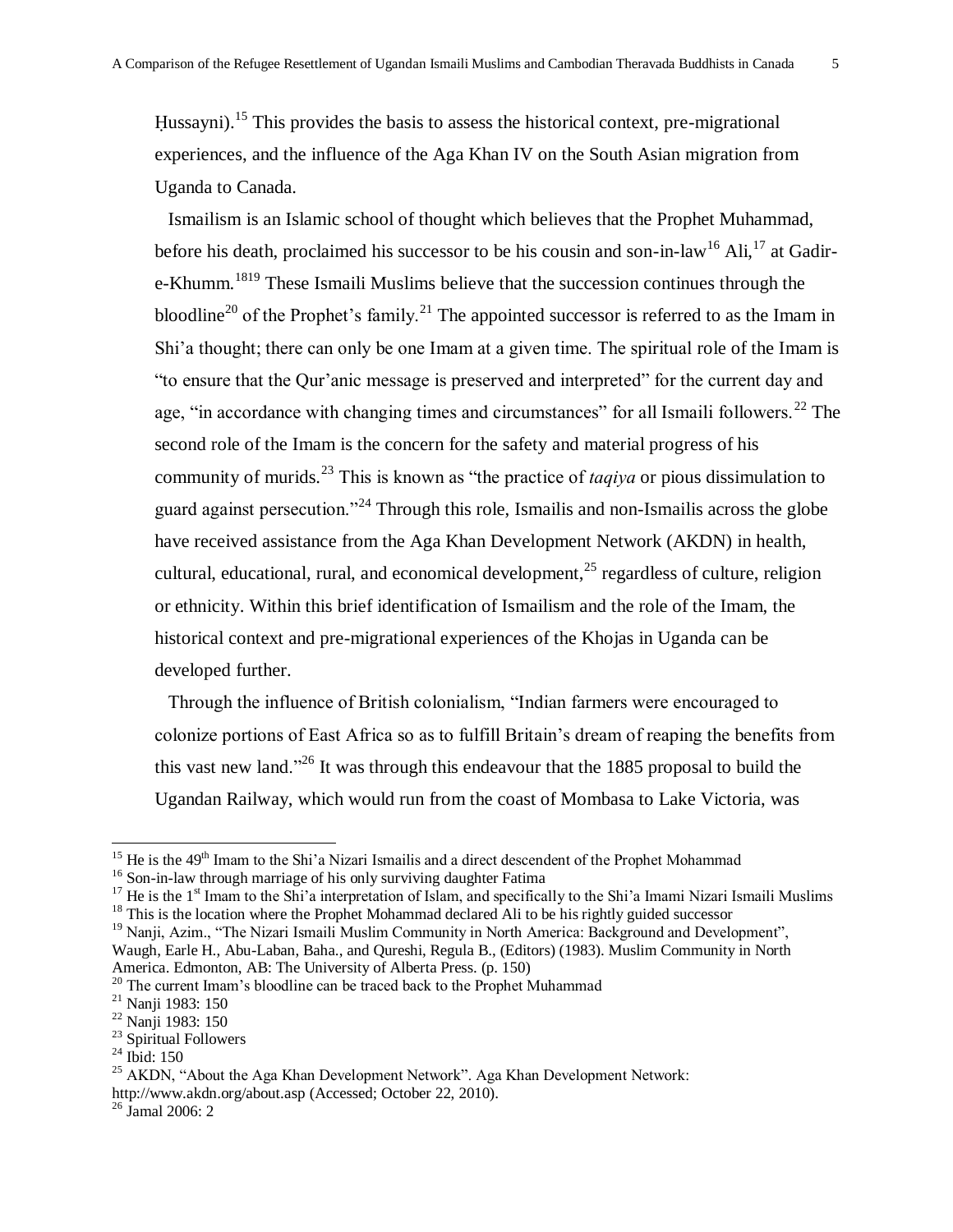raised.<sup>27</sup> The work force needed for this project required the British government to import Indian workers into Uganda.<sup>28</sup> Some Ismailis were living in economically disadvantaged parts of India and the Imam of the time, Hasan Ali Shah (Aga Khan I), suggested to his murids to emigrate for a chance at a better life.<sup>29</sup> This led thousands of Ismailis to migrate to East Africa. In 1913, the number of Indian migrants in East Africa was around  $25,000$ ,  $30$ and by the 1960s the amount was over  $50,000$ .<sup>31</sup> In 1971, the majority of the South Asian population in Uganda consisted of Ismailis, approximately 30 percent, and Gujarati Hindus, approximately 50 percent; Sikhs, Goans, and Punjabi Hindus comprised the rest of the South Asian population. $32$ 

As the South Asian migrants were not allowed to settle on the land and harvest crops, they moved into the business sector of trade and processing of cash crops.<sup>33</sup> South Asians dominated the business sector of Uganda by "providing skilled labour, capital and entrepreneurship, and reaping corresponding rewards.<sup>34</sup> Tensions grew between the South Asian and African populations. The South Asians were generally viewed as being private and segregated from the mainstream society.<sup>35</sup> The hostility between these two groups led some professionally qualified and economically advantageous Ismailis to emigrate to Great Britain and North America in the 1960s.<sup>36</sup> These planned migrations became one of President Idi Amin's arguments for the expulsion of thousands of South Asians, claiming that South Asians were not committed to the economic advancement of Ugandan society, even though the majority of Ismailis were looking to obtain Ugandan citizenship.<sup>37</sup> This led to the expulsion order by President Idi Amin in August  $1972$ <sup>38</sup>

 $\overline{a}$ 

 $37$  Jamal 2006: 5

<sup>27</sup> Ibid: 2

<sup>28</sup> Adams & Bristow, 1978 as cited in Jamal 2006: 2-3

<sup>29</sup> Nanji 1983: 152

 $30$  Melady & Melady, 1976 as cited in Jamal 2006: 3

<sup>31</sup> Nanji 1983: 152

<sup>&</sup>lt;sup>32</sup> Adams, Bert N., "Urban Skills and Religion: Mechanisms for Coping and Defense Among the Ugandan Asians". Published By: University of California Press on Behalf of the Society for the Study of Social Problems. Vol. 22, No. 1 (Oct., 1974), (pp. 28-42). (p.30)

<sup>33</sup> Jamal 2006: 3

 $34$  Jamal, V., (1976). "Asians in Uganda, 1880-1972: Inequality and Expulsion". The Economic History Review,  $29,602-616.$  (p.602)

<sup>35</sup> Nanji 1983: 154

 $36$  Ibid: 155

<sup>38</sup> Jamal 1976: 602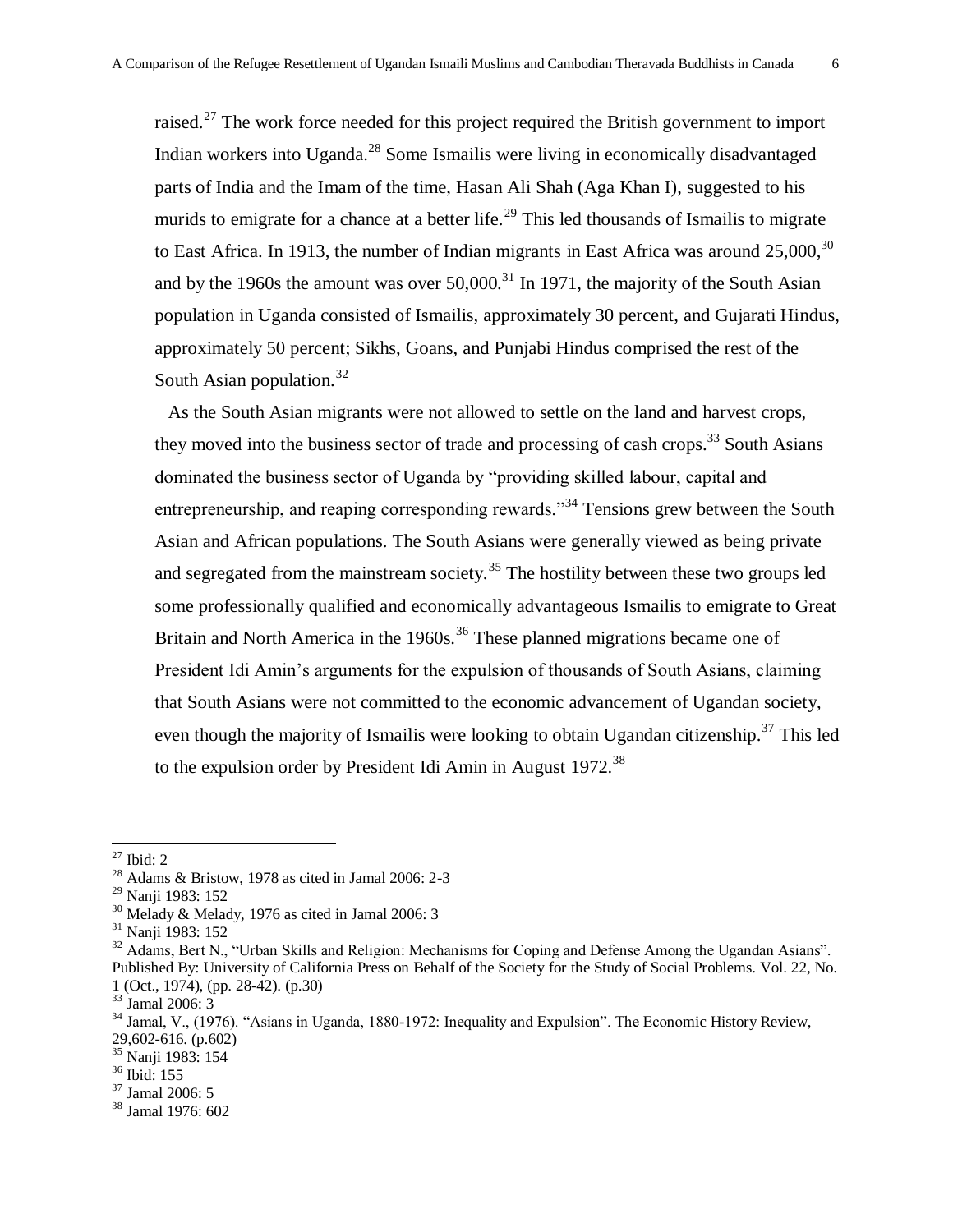On August 8, 1972, President Idi Amin declared the "war of liberation" on all South Asians<sup>39</sup> and ordered the expulsion of all Asian Ugandans, only allowing them 90 days to evacuate Uganda.<sup>40</sup> Idi Amin argued that South Asians dissociated themselves from other Africans and exploited the Ugandan economy.<sup>41</sup> South Asian homes, possessions, and businesses were to be left behind and handed over to the Africans; as a result, the power and riches were transferred to the allegedly suppressed African population.

By November 9, 1972, approximately 50,000 South Asians, including 10,000 Asian-Ugandan citizens, were exiled from the country, forced into refugee status, and sought homes in other countries.<sup>42</sup> Approximately 23,000 South Asians were airlifted and accepted into Great Britain while  $5,000$  were brought to Canada.<sup>43</sup>

According to Ismaili sources, it was through the friendship of the Aga Khan IV and the then Prime Minister of Canada, Pierre Elliot Trudeau, that Canada intervened. This was based on a mutual understanding that if there was ever a racial crisis in Uganda, Canada would assist the Ismaili population.<sup>44</sup> Prince Sadruddin Aga Khan<sup>45</sup> served as the United Nations High Commissioner for Refugees (UNHCR) during this troubled time.<sup>46</sup> He assisted greatly in the relocation of thousands of displaced South Asian Ugandan refugees.

Jamal found that "Canada applied their own immigration criteria in accepting ex-Ugandan citizens" and readily accepted Ismaili Ugandans for their English and urban skills.<sup>47</sup> It was through this historical event and Canadian generosity that Canada had become the new home for future Ismaili settlement,<sup>48</sup> and marked the first non-Christian refugee resettlement into Canadian society.

### B. CAMBODIAN THERAVADA BUDDHISTS:

<sup>&</sup>lt;sup>39</sup> Gupta, Anirudha., "Ugandan Asians, Britain, India and the Commonwealth". Oxford University Press. Vol. 73, No 292 (Jul., 1974), (pp. 312-324). (p.320)

<sup>40</sup> Jamal 2006: 5-6

 $41$  Ibid: 6

<sup>42</sup> Jamal 2006: 6-7

<sup>&</sup>lt;sup>43</sup> Gupta 1974: 321 & Citizenship and Immigration Canada, (July 1, 2006). "Forging Our Legacy: Canadian Citizenship and Immigration, 1900-1977". Citizenship and Immigration Canada: www.cic.gc.ca

<sup>&</sup>lt;sup>44</sup> Siddiqui, Haroon., (October 3, 2000). "Prince Aga Khan Was Among the Honorary Pallbearers". Toronto Star: <http://ismaili.net/timeline/2000/20001002.html>

 $45$  Son of Aga Khan III (48<sup>th</sup> Imam), Sultan Mohammad Shah, and uncle to the Aga Khan IV

<sup>&</sup>lt;sup>46</sup> UNHCR. "Sadruddin Aga Khan (Iran) 1965– 77". UNHCR:<http://www.unhcr.org/pages/49da0aed6.html> (Accessed; December 6, 2010).

 $47$  Jamal 2006: 13

 $48$  Ibid: 7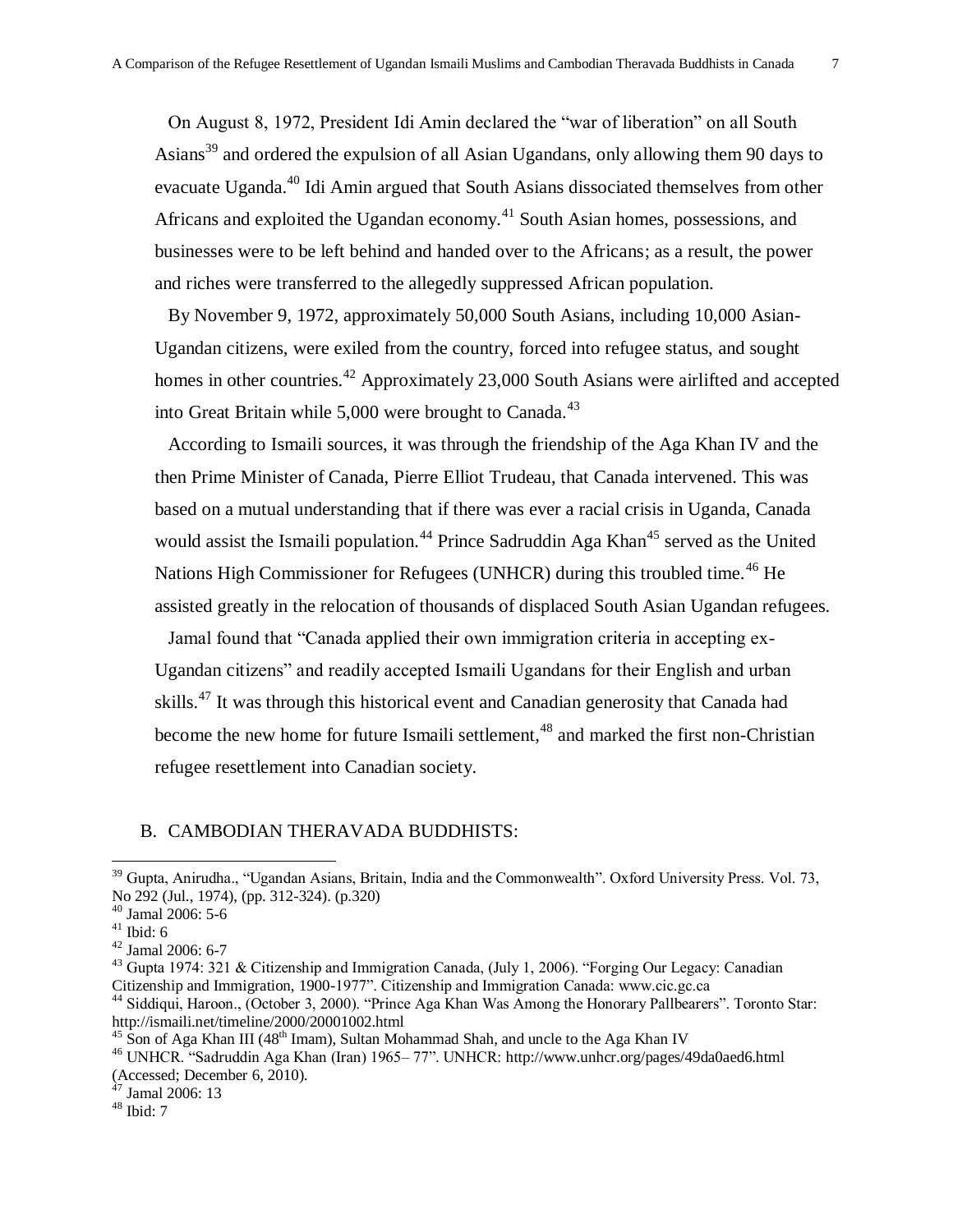In this section, a brief identification of the Cambodian Theravada Buddhists, specifically of Khmer origin is also given. This follows with a look at the historical context, premigrational experiences of the Khmer, and how they came to Ontario, Canada.

The majority of the Cambodian population is Khmer,  $6,200,000$  out of 7.3 Million.<sup>49</sup> The Khmer are a people of Indochinese origin and influence that predate back to the  $15<sup>th</sup>$ Century BCE.<sup>50</sup> The Khmer people were primarily rice cultivators and animal farmers,  $51$ which led them to need minimal educational and vocational skills. Cambodia, formally known as Kampuchea, was influenced greatly by India, which helped to shape their religious beliefs and cultural practices.<sup>52</sup> Although the Khmer kept their language of origin, many of the people took up Theravada Buddhism as their religious tradition.<sup>53</sup> The marvelous historical temple city of Angkor Wat still stands today, and is symbolic to the Khmer people, reminding them of their historical achievements and cultural identity.<sup>54</sup>

Cambodia was colonized by France in 1863, which greatly influenced politics, religion, education, and language.<sup>55</sup> The French speaking Khmer were greatly affected by the events that transpired under the Pol Pot regime and thereafter.

In April 1975, the Khmer Rouge, under the leadership of Pol Pot, took over Cambodia immediately following the collapse of Saigon<sup>56</sup>.<sup>57</sup> Pol Pot renamed Cambodia 'Democratic Kampuchea' and led the Khmer Rouge forces to invade all the cities, including the city of Phnom Penh on April 17, 1975.<sup>58</sup> The events that transpired under Pol Pot's regime (1975-1979) were horrific and inhumane. The Khmer Rouge forced all inhabitants out of the city and into labour camps; anyone who resisted was immediately shot and killed.<sup>59</sup> No food or water was provided to these civilians and as a result, people died from illness and

 $49$  as cited in McLellan 2009: 20 & 22

 $50$  as cited in McLellan 2009: 20 & 22

<sup>51</sup> McLellan 2009: 20

<sup>52</sup> Ibid: 20

<sup>53</sup> Ibid: 20

<sup>54</sup> Ibid: 20-1

<sup>55</sup> Chandler 1991 as cited in McLellan 2009: 21

<sup>&</sup>lt;sup>56</sup> The collapse of Saigon occurred when the Americans pulled their army out from Cambodia during the Vietnam war

<sup>57</sup> McLellan 2009: 24

<sup>58</sup> Ibid: 24

<sup>59</sup> Ibid: 24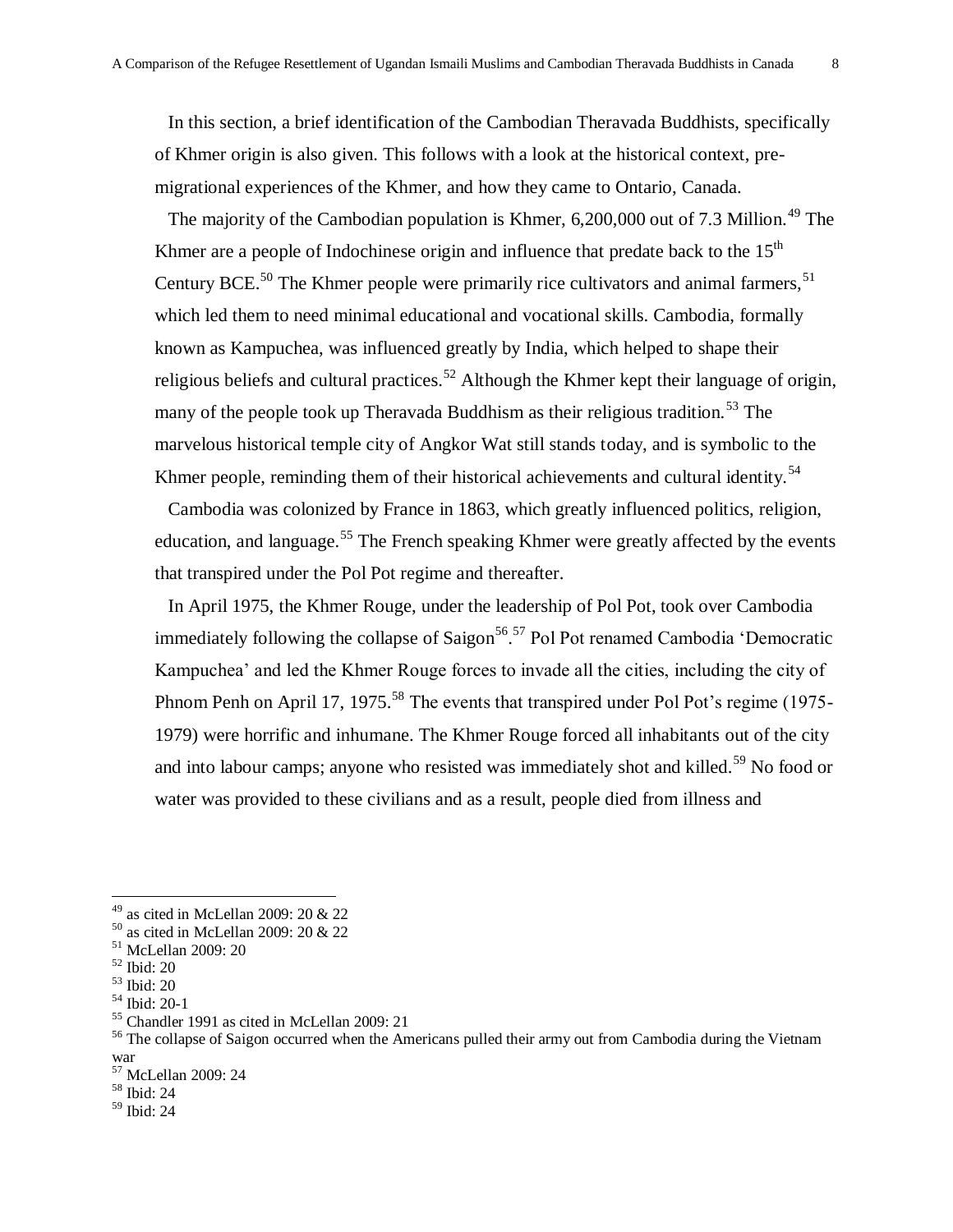starvation.<sup>60</sup> The Khmer Rouge regime proclaimed this event 'Year Zero,' the beginning of a radical communist state.

Ebihara found that close to 150,000 Khmer escaped to Vietnam, and roughly 35,000- 40,000 to Thailand;<sup>61</sup> however, the majority of the Khmer spent the remaining four years suffering and trying to survive in labour camps. The Khmer Rouge targeted monks, professionals, government officials, the French speaking, and their families for torture and execution.<sup>62</sup> The Khmer had to keep their class and identity secret in fear of being targeted. Friends and family members were forced to turn on one another; these victims could trust no one. $63$ 

In early 1979, Vietnam invaded Cambodia and a Vietnamese-backed Khmer government was put into power.<sup>64</sup> Slowly, the labour camps crumbled and people began to look for family members. McLellan argued that due to the people "fearing oppression by the Vietnamese communist invaders and the possible return of the Khmer Rouge, thousands of Cambodians sought asylum in Thailand."<sup>65</sup> However, Thai soldiers and bandits prevented the Khmer from entering Thailand and they were forced back into the jungles of Cambodia, where many died from land mines left by the Khmer Rouge.<sup>66</sup>

In September 1979, international pressures forced Thailand to open its borders again, allowing some 500,000 Cambodians into Thai refugee camps, managed by the UNHCR. $67$ Many women refugees within these camps were targets of rape by Thai soldiers and bandits; however, these camps were the only safe refuge for them until they were accepted for resettlement in other countries.<sup>68</sup>

Christian relief agents were stationed throughout the Thai refugee camps.<sup>69</sup> They displayed favouritism to those refugees willing to convert to Christianity and assisted them

<sup>60</sup> Ibid: 25

<sup>61</sup> as cited in McLellan 2009: 25

 $62$  Douglas, Thomas J., "Chapter 7: Changing Religious Practices among Cambodian Immigrants in Long Beach and Seattle", Leonard, K. I., Stepick, A., Vasquez, M. A., & Holdaway, J., (Editors) (2005). Immigrant Faiths: Transforming Religious Life in America. Lanham, MD: AltaMira Press. (p.125) & McLellan 2009: 25

<sup>63</sup> McLellan 2009: 26-9

<sup>64</sup> Ibid: 30  $65$  Ibid: 30

<sup>66</sup> Ibid: 30 <sup>67</sup> Ibid: 30

<sup>68</sup> Ibid: 32

<sup>69</sup> Douglas 2005: 123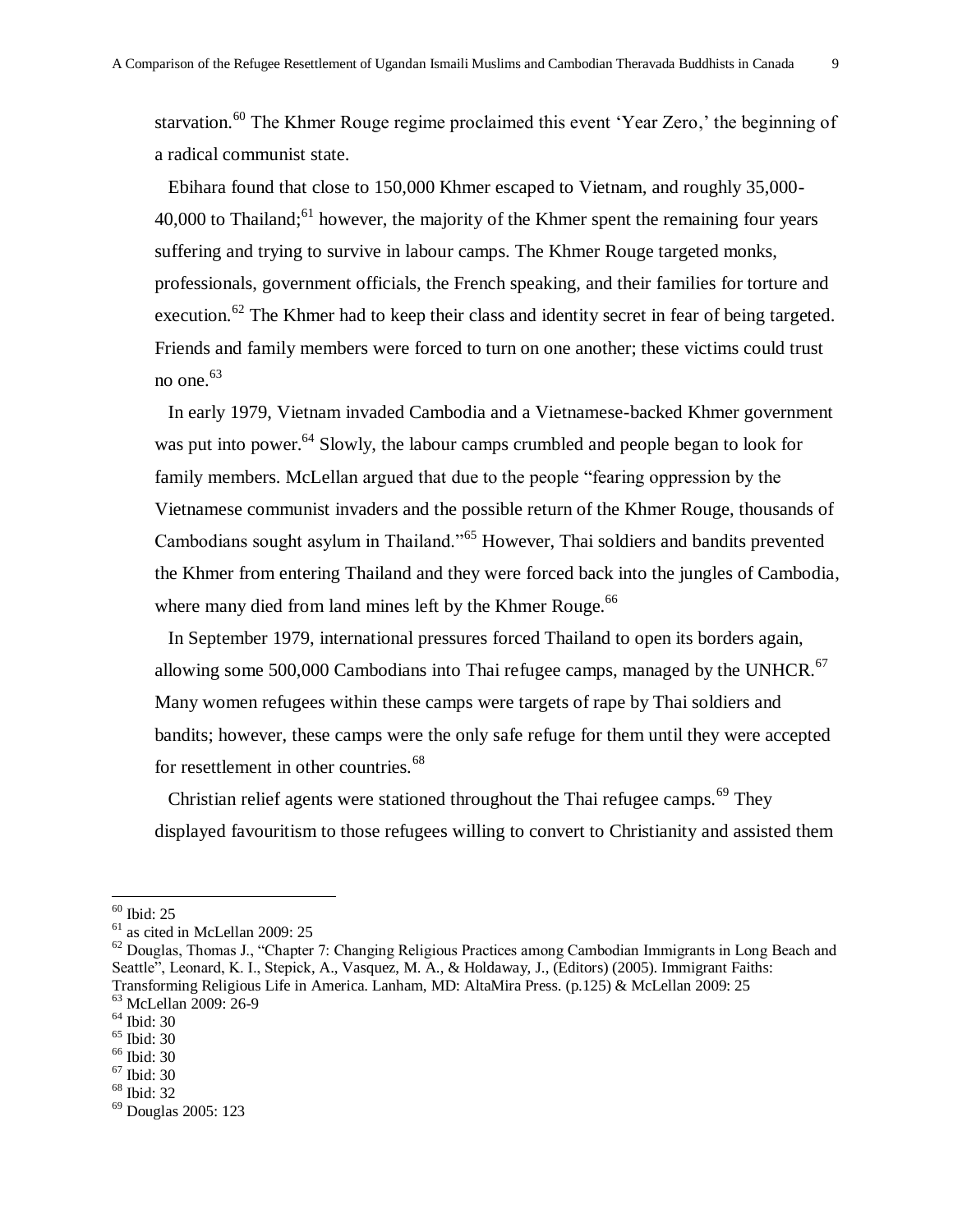in attaining private sponsorships in North America.<sup>70</sup> Many of the Khmer Buddhists that converted to Christianity claimed to have done so solely to gain access to social services and priority in resettlement; the term given to those people falling into this circumstance is known as "rice-bowl Christians."<sup>71</sup>

Khmer Cambodians were not readily accepted into Canada through government sponsorship because, unlike the Ugandans, they were not considered good candidates.<sup>72</sup> McLellan argues that, "[since] most Khmer refugees came from rural cultural settings, it was assumed that Western foods, technology, values, and styles of interpersonal interaction would be too overwhelming for them.<sup>73</sup> Considering all the applications, only a small number of Khmer were accepted into Canada. Those accepted were well-educated French speaking professionals. These refugees were offered resettlement in Quebec.<sup>74</sup> There was definitely a bias in the processing of applications. McLellan conducted an interview with one of the private sponsors where it was revealed that, "[t]he [then] head of Canadian immigration in Thailand called Cambodians 'betel-nut chewing women and uneducated people. If I put all of them on a plane you would not want them when you see them.<sup>"75</sup> Another reason for the delay was the concern that some Khmer Rouge soldiers might be mixed in with the rest of the refugees.<sup>76</sup> Once these issues were resolved, Canada began to accept some of the applicants into the country based on humanitarian considerations.

#### **III. CANADIAN RESETTLEMENT COMPARISON**

## A. SKILLS FOR ADAPTATION AND INTEGRATION: UGANDAN KHOJAS AND CAMBODIAN BUDDHISTS

This portion of the paper will compare the high social capital of skills such as English, urban skills, professional skills, and prior economic success that rendered Ugandan Khojas more successful in resettlement than their Cambodian Buddhist counterparts. This may also be due to Khojas being secondary migrants in Canada; they first came from India to Uganda and had, therefore, already developed and acquired coping strategies and economic advancements. These

- <sup>72</sup> McLellan 2009: 32-3
- <sup>73</sup> Ibid: 32
- <sup>74</sup> Ibid: 33
- <sup>75</sup> Ibid: 33
- <sup>76</sup> Ibid: 33

<sup>70</sup> Douglas 2005: 123

 $71$  Ibid: 123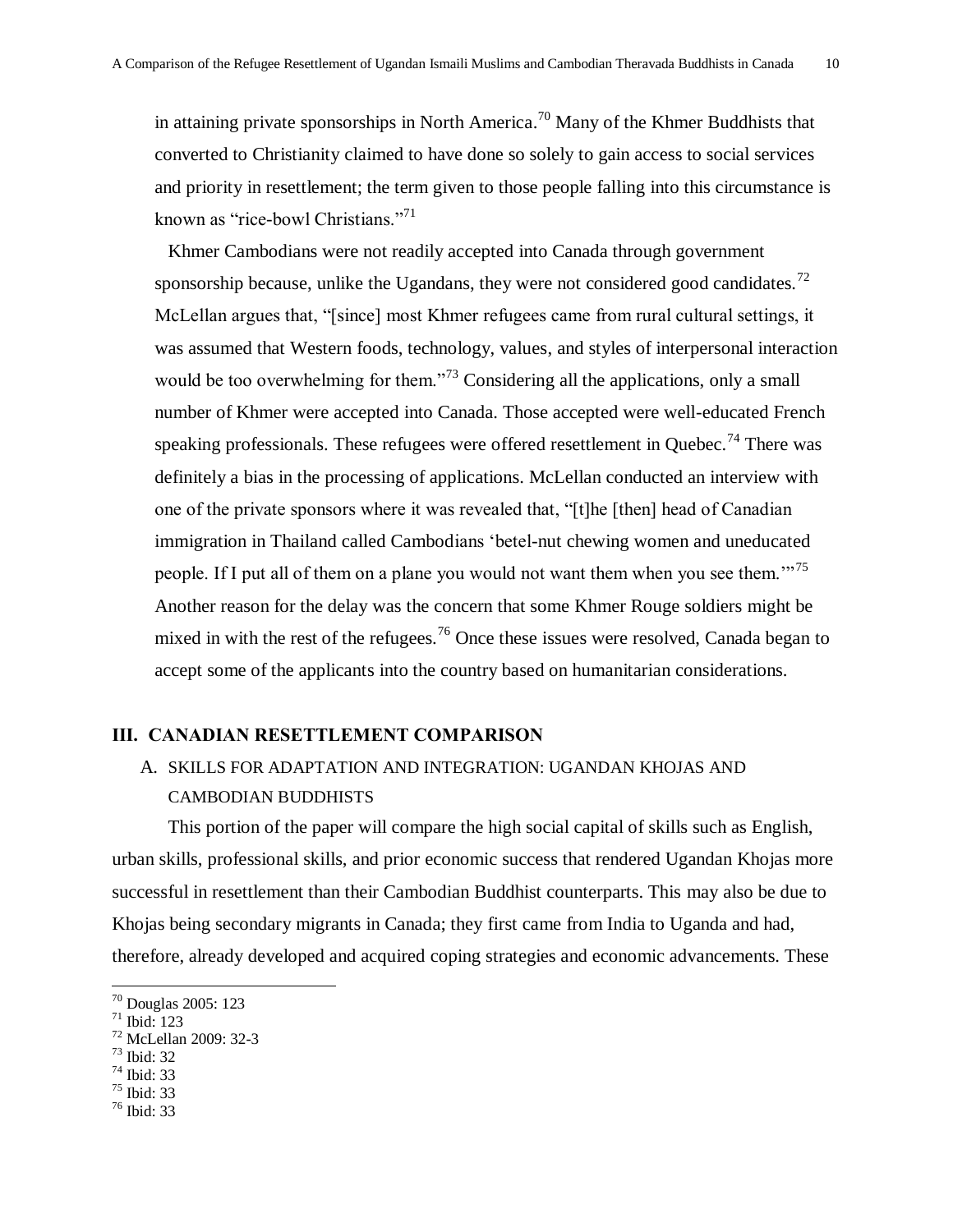pre-migrational skills greatly aided in the establishment of Jamat Khanes,  $^{77}$  jobs, and education for refugees—there was a lack of such skills and social capital in Cambodian Buddhist refugees.

The transition from Uganda to Canada was not a major adjustment for Ugandan Khojas as they had already adopted the language, cultural dress and, to an extent, they were already accustomed to the western lifestyle.<sup>78</sup> As mentioned earlier, Ugandan Khojas are secondary migrants in North America and have had the advantage of developing good urban and entrepreneurial skills in Uganda. The younger generation was more prepared to move to a different country than the older generation.<sup>79</sup> For the older generation, it was a matter of getting used to the colder climate, busy lifestyle, and home maintenance.<sup>80</sup> Those Khojas who resettled in larger cities felt the advantages of proximity to other Asian ethnic groups who had already set up businesses for ethnic foods and other items. $81$ 

Studies suggest that the majority of South Asian Ugandan refugees found work in Canada; however, a large number of these refugees experienced downward mobility.<sup>82</sup> South Asians with university degrees had to re-qualify so that their degrees would be recognized in Canada—in some cases this took years. $83$  Other Khojas relied heavily on their community connections to find work and support; this is where the importance of the Jamat Khane comes into play and is also a prime example of bonding capital.

An important factor in the resettlement process was the establishment of a local Jamat Khane. The Jamat Khane serves as a place for daily congregational worship and "religious" observances specific to the Ismaili tariqa<sup>84</sup> of Islam.<sup>85</sup> Nanji argues that "for early [Khoja] migrants, one important element in the reinforcement of their religious identity was missing.<sup>86</sup> However, as the number of Ismaili (re)settlers increased in Canada, "school halls, or similar locations were rented so that at least once a week there could be a congregational prayer.<sup>87</sup> In Ontario today, there are at least 10 Jamat Khanes in the Toronto area alone that are open for the

 $^{77}$  Jamat Khane literally means "congregational place," and serves as a place for gathering and worship.

<sup>78</sup> Nanji 1983: 159

<sup>79</sup> Ibid: 159

<sup>&</sup>lt;sup>80</sup> In East Africa, many Khojas were use to having domestic servants and drivers

<sup>81</sup> Nanji 1983: 159

<sup>82</sup> Jamal 2006: 14

<sup>83</sup> Adam & Jesuason, 1984 as cited in Jamal, 2006: 14

 $84$  Tariqa is a religious order observing Islam through the esoteric path and practices guided by the Imam of the time.

<sup>85</sup> Nanji 1983: 160

 $86$  Ibid: 160

<sup>87</sup> Ibid: 160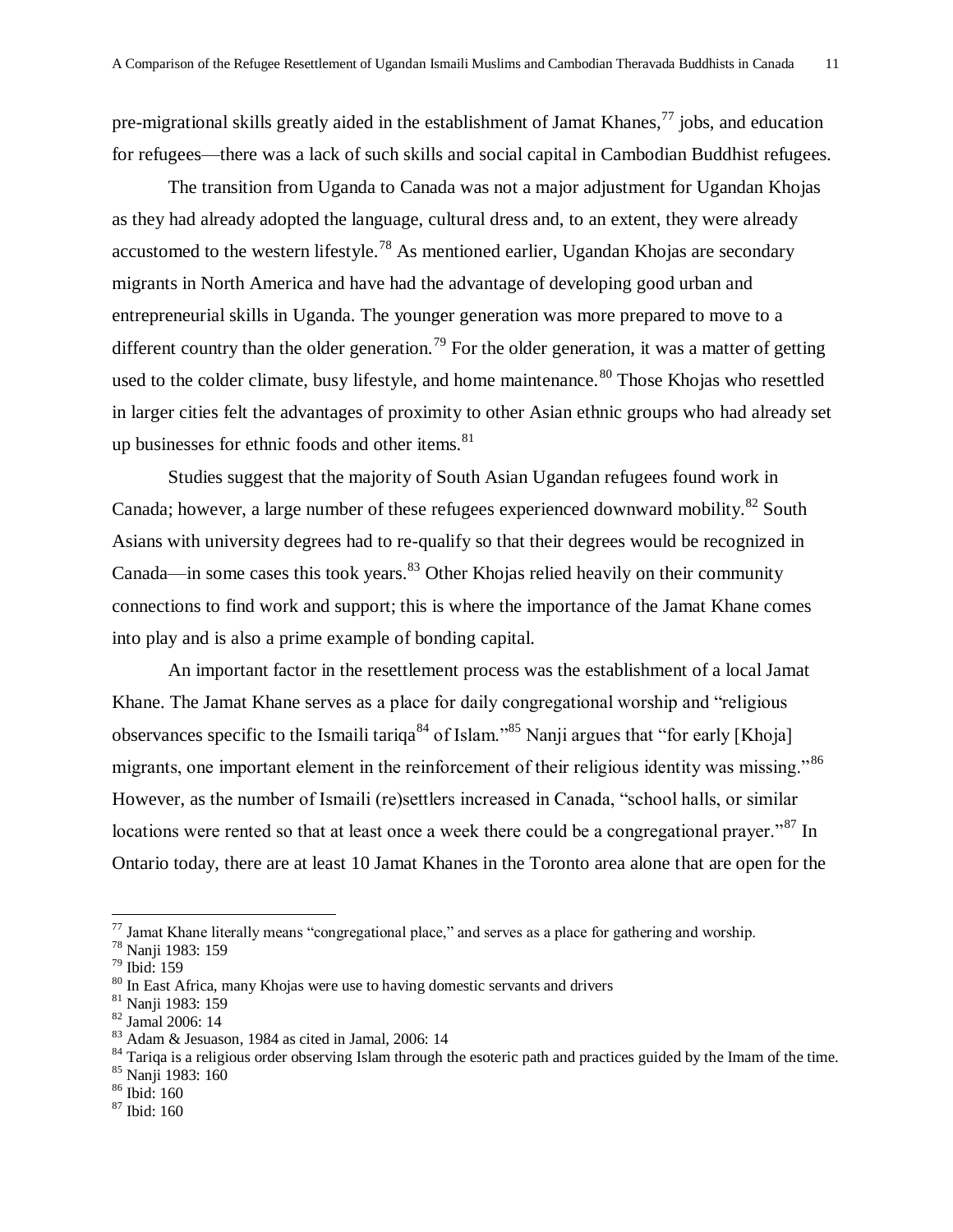observance of the three main daily prayers—once in the morning and twice in the evening.<sup>88</sup> The more populous Jamat Khanes in North America commonly observe dhikr, which is an Ismaili practice of personal meditation in the hours just before dawn.<sup>89</sup>

Jamat Khanes also serve as an exchange for traditional foods and as a centre for religious Islamic rituals specific to Ismailism such as zakat,  $90 \text{ khums}$ ,  $91 \text{ and } \text{sadqa}^{92}$ . Therefore, Jamat Khanes were not only necessary for Ismailis to practice their faith, but also in establishing meaningful social connections with others going through similar situations. Today, Ismailis are serving to assist in the (re)settlement of new migrants into various countries; this is evidence of high levels of bridging capital.

In comparison, surviving Cambodians that came to Canada had low levels of social capital, beginning with an absence of family networks; since some members were separated or killed by the Khmer Rouge Regime. In Cambodia, many Khmer were uneducated and rural, which placed them at an economic disadvantage in Canada. On the other hand, those Cambodians who were economically successful were particularly targeted for torture and killings, as they would have posed greater threats to the communists. Those targeted included, but were not limited to: government officials, professionals, monks, doctors, and business people. People in these categories who survived were more readily accepted into France and Quebec based on professional and French language skills. Those that did not possess urban skills, English, French, or professional education were more likely to be resettled in Ontario.<sup>94</sup>

The Khmer came into Canada either through government or private sponsorship. Private sponsorship was primarily through Christian congregations under an agreement with the Canadian government called the "Master Agreement."<sup>95</sup> An added benefit of private sponsorship was the social capital of the sponsors. McLellan asserts that the private sponsors "provided" housing (sometimes in their own homes or nearby apartments); took people shopping for

<sup>88</sup> Ibid: 160

<sup>89</sup> Ibid: 160

<sup>&</sup>lt;sup>90</sup> Obligatory service or charity

<sup>&</sup>lt;sup>91</sup> Khums is an obligatory ritual where Ismailis give a fifth of all earned income. This money is given to the Imam where he makes the decision of where the money should be placed in society. Examples would be for a hospital, production of clean water, or a school in a developing country.

<sup>&</sup>lt;sup>92</sup> Voluntary charity

 $93$  Nanji 1983: 161 & Virani, Shafique N., "Symphony of Gnosis", Lawson, Todd., (Editor) (2005). Reason and Inspiration in Islam. New York, NY: I.B. Tauris & Co Ltd. (p.523)

<sup>&</sup>lt;sup>94</sup> McLellan 2009: 36-7

<sup>95</sup> Ibid: 38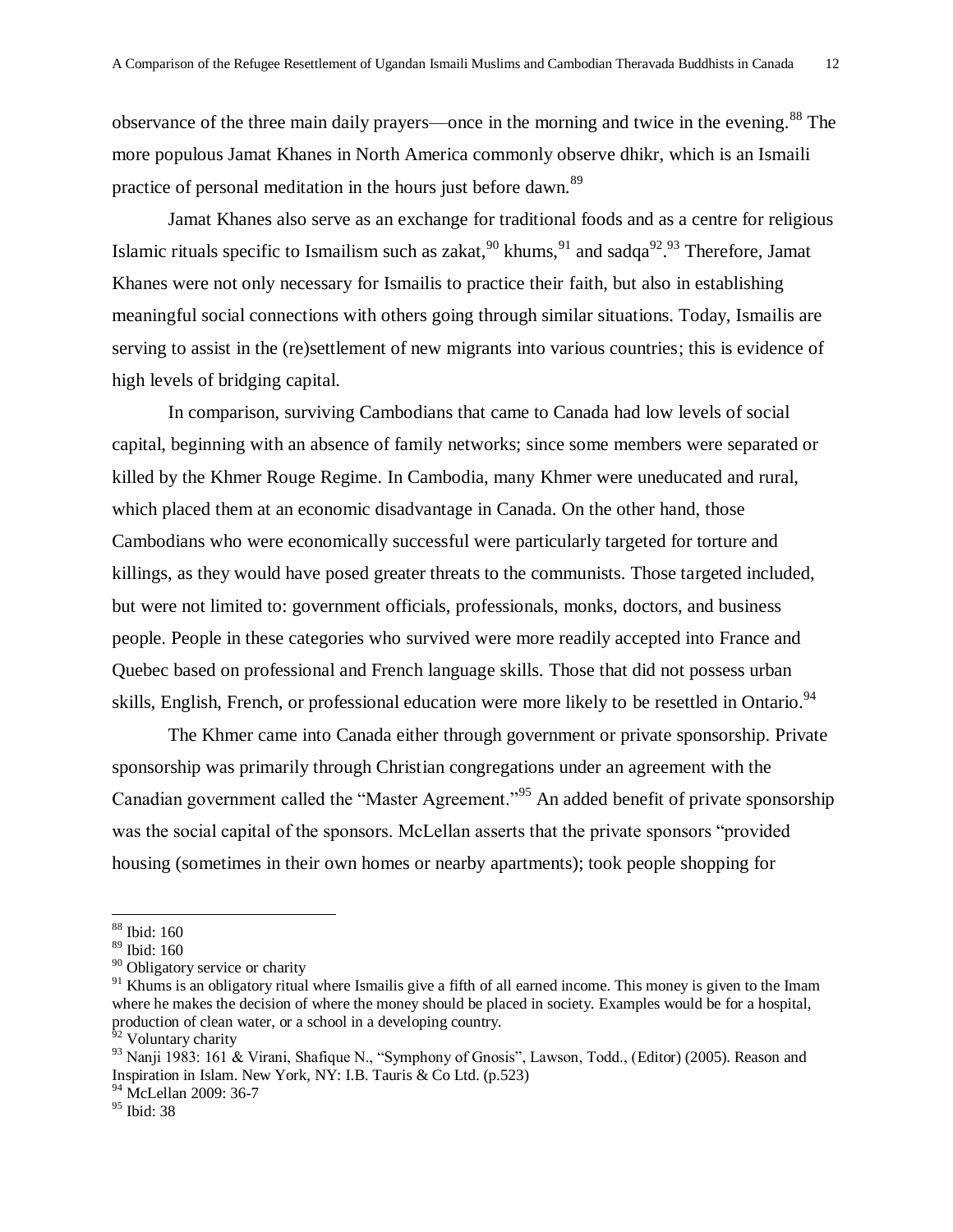clothing, food, and kitchen utensils; enrolled the children in school and adults in ESL classes; advised on vocational training and other educational opportunities; and arranged for medical appointments."96

McLellan argues that private sponsorship was more successful than government sponsorship in finding employment for the Khmer resettlers;  $97$  this may be due to private sponsors having a relational bond with the sponsored family. Private sponsors also assisted in the mediation between employers and medical practitioners, as the Khmer did not speak English.<sup>98</sup> One downside to private sponsorship was the pressure to convert to Christianity and abandon their religious identity as Theravada Buddhists;<sup>99</sup> however, Douglas found that Cambodian parents in the U.S. willingly sent their children off to Christian organizations and churches to better integrate them into their new societal context and increase their social capital.<sup>100</sup>

McLellan found that not only did the Khmer have the least amount of knowledge when it came to urban skills, but "over half of the Khmer men and the majority of Khmer women were functionally illiterate.<sup> $101$ </sup> These statistics show that the Khmer were in desperate need of language skills as well as vocational training in order to secure jobs and to successfully integrate into Canadian society. Some services were set up by the government for English as a Second Language (ESL) classes; however, they were only available for the first six months after arrival, only offered for the head of the household, and discontinued after a job was secured.<sup>102</sup>

Not only were the Khmer disadvantaged by their lack of language and education, they also found themselves to be very uncomfortable in Canada as they were not used to the western lifestyle. McLellan found in her interviews that the Khmer were not eating as they were used to eating solely rice.<sup>103</sup> She also found that they lacked trust because of the pre-migration events involving authority figures and family members.<sup>104</sup> Those that resettled in Toronto were at an advantage as it was the only city in Ontario where the Khmer had the support of the Canadian Cambodian Association of Ontario (CCAO); this offered very limited but essential mental-health

 $\overline{a}$ 

 $99$  Ibid: 40

<sup>101</sup> McLellan 2009: 45

<sup>103</sup> Ibid: 46-7

<sup>96</sup> Ibid: 38-9

<sup>97</sup> Ibid: 39

<sup>98</sup> Ibid: 39

<sup>100</sup> Douglas 2005: 123-4

<sup>102</sup> Ibid: 46

<sup>104</sup> Ibid: 46-7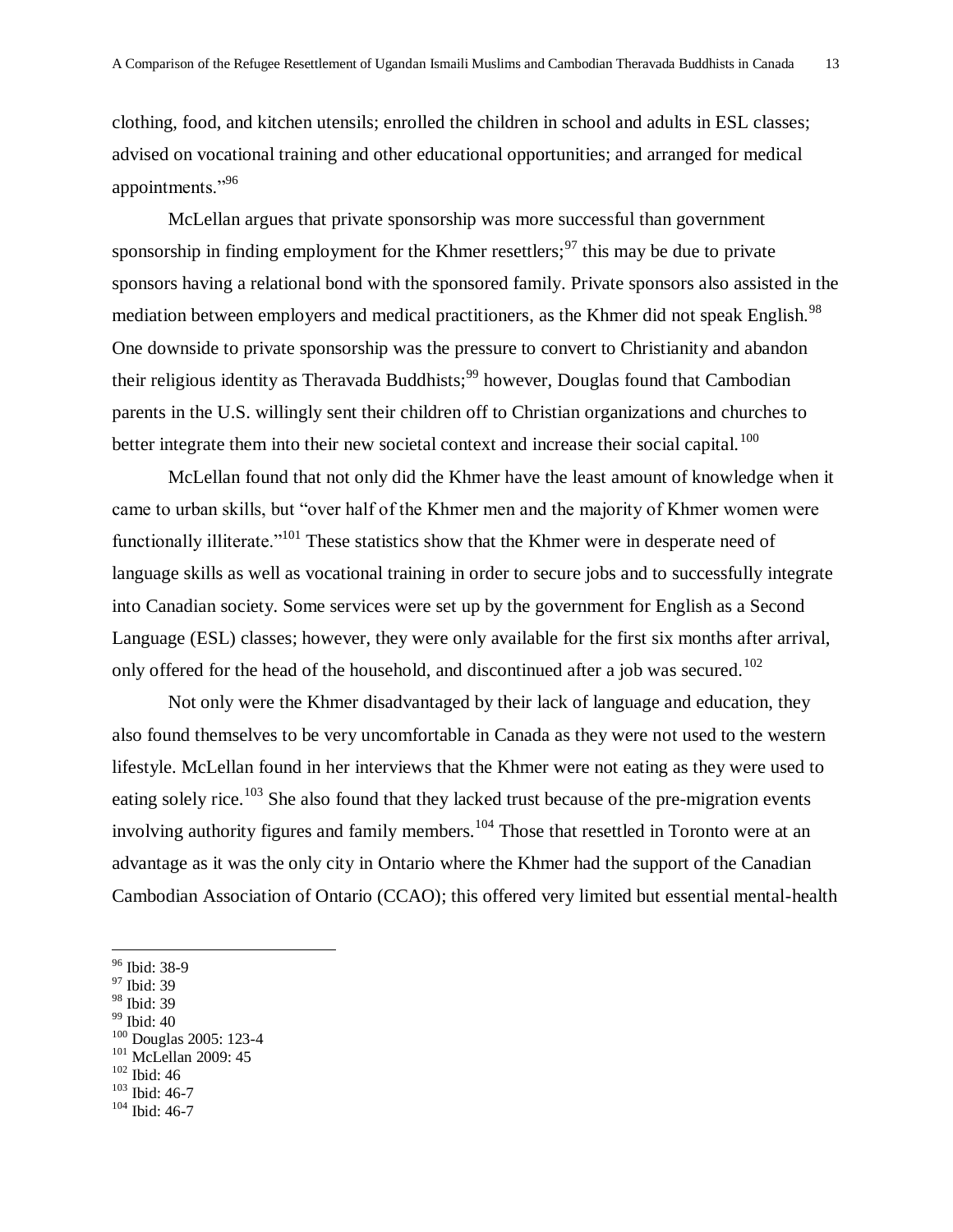support in their native language.<sup>105</sup> The Khmer that resettled in other cities would have been at a disadvantage in obtaining the assistance necessary to cope with the traumatic events that occurred under the Khmer Rouge Regime.

In terms of religious identity, hopes for establishing temples remained unfulfilled because there was a lack of monks since they had been targeted for torture and execution in Cambodia. In Theravada Buddhism, temples serve as the location for Theravada traditional practices of worship and education, the performance of rituals, and merit making ceremonies and offerings. Without a temple, the Khmer were limited in how they could continue to practice their faith.

### B. LEADERSHIP IN RESETTLEMENT: UGANDAN KHOJAS AND CAMBODIAN **BUDDHISTS**

This section will first discuss how the Aga Khan IV gave advice to the Ismailis for optimal integration into society by stressing educational and vocational training. It will also discuss how having a leader decreases stress and increases hope for successful integration. Apart from the continuous guidance given by the Aga Khan IV, there were other leadership opportunities within the community that needed filling, such as a leader to assist in the establishment of a Jamat Khane. Second, this section will address how Cambodian refugees in Ontario were at a disadvantage in finding a leader due to their pre-migrational experiences. Cambodian leaders that did survive resettled in France or Quebec. This posed many challenges for the establishment of temples for education, ritual practice, and increasing levels of social capital in Ontario.

Ismailis are fortunate to have a 'present living Imam'<sup>106</sup> to guide them in the current day and age. Ismailis receive this guidance through the Imam's farmans, which are interpretations from the Qur'an relevant to the current day. Ismaili sources identify some farmans to be about suggested vocational opportunities, the importance of education, dealing with suffering, the importance of abstaining from harmful social activities, the importance of health, and the importance of volunteering and charity.

<sup>105</sup> Ibid: 48

<sup>106</sup> This is how Shi'a Imami Nizari Ismaili Muslims refer to their current Imam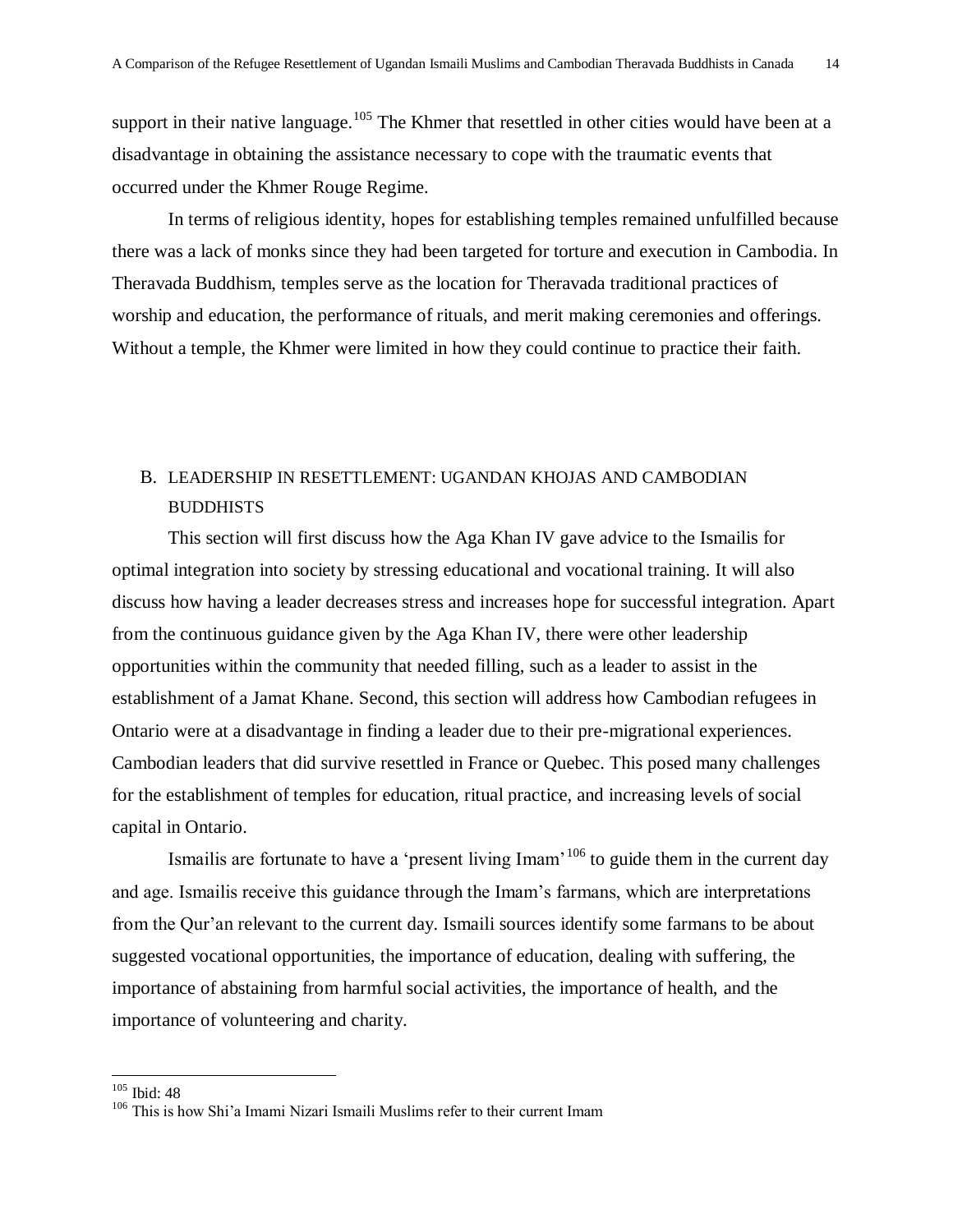When the Ugandan Khojas arrived in Canada, the Imam stressed finding a job, continuing with education, saving for the education of the children, and most importantly, making Canada their new home.<sup>107</sup> Ugandan Khojas made a conscious effort to integrate into society because of the guidance of their Imam.<sup>108</sup> Adams found that Ismailis were more successful in the integration into the U.S. when compared to Ugandan Hindus because they had a stronger community, which served to provide mutual support of various kinds, and they had a leader to guide and help them solve their problems.<sup>109</sup> Adams contends that "Ismailis find it easier to live in the modern world" which is seen in their "expressions of psychological and behavioural adaptations."<sup>110</sup> Ismailis were more successful than their Hindu counterparts in integrating into the U.S. because they found security in knowing that they could depend on the Imam for guidance. $111$ 

Jamat Khanes are necessary in transferring farmans from the Imam to his murids. There is limited literature on how the first Jamat Khanes in Canada came into being; however, it is my understanding that murids donate money, get permission from the city to build, and send a request for approval to the Imam. Once there is a Jamat Khane, there are leadership positions that need to be filled: Mukhi Saheb, Kamadia Saheb, Mukhiyani Ma, Kamadiyani Ma. Ismaili sources advise that these positions of leadership require both men and women and are said to symbolize the left and right hand of the Imam; that is, doing the Imam's work and taking care of the members of the local Jamat Khane. These men and women are responsible for the maintenance of the Jamat Khane and act as educational resources to the murids. These positions have designated term lengths and are completely voluntary. Once the term is up (usually 3 years), other members of the Jamat Khane are chosen to take leadership. These positions require a great deal of commitment as there are daily demands.

Other roles of leadership required in the Jamat Khane are badged volunteers.<sup>112</sup> They have many responsibilities such as opening the Jamat Khane, organizing the food exchange, orchestrating parking, security, organizing social events, coordinating ceremonies, and maintenance of the congregation. It is important to understand that the operation of the Jamat

 $\overline{a}$ 

<sup>111</sup> Ibid: 38

<sup>107</sup> Jamal 2006: 97

<sup>&</sup>lt;sup>108</sup> Adams 1974: 33

<sup>109</sup> Ibid: 33

<sup>110</sup> Adams 1974: 33

<sup>&</sup>lt;sup>112</sup> Badged volunteers have a higher commitment level to the Jamat Khane than non-badged volunteers; non-badged volunteers assist when they are available.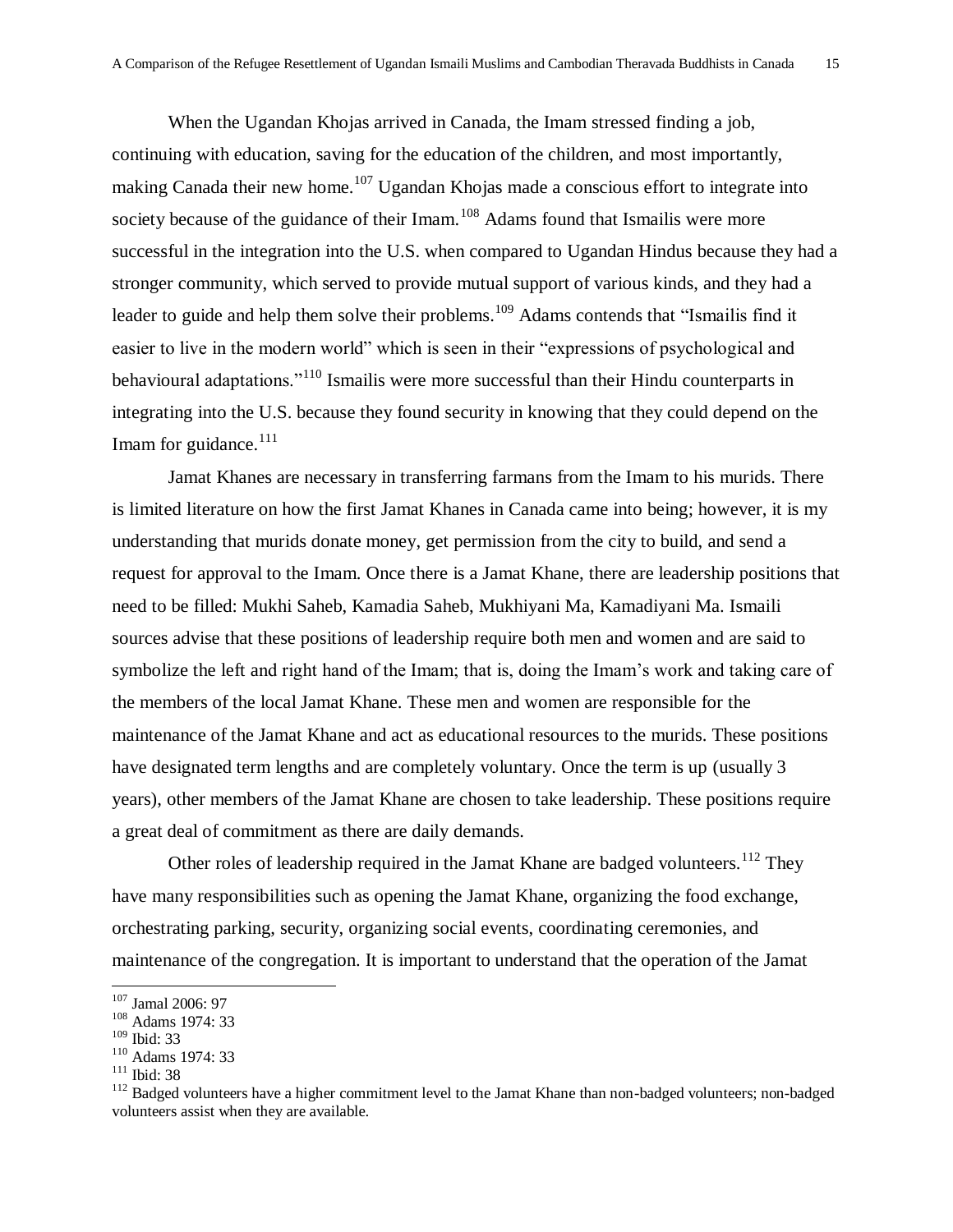Khane depends entirely on volunteers. Volunteering in Ismailism is taken very seriously and could take as much time and effort as a part or full time job. Volunteering is looked upon very highly in Ismailism and is also seen to develop management and leadership skills.

For Cambodian refugees, their pre-migration experiences were shaped by trauma, fear, and distrust for authority figures. In regards to their religion and culture, they tend to be passive and non-confrontational in nature, which posses some disadvantage in the Canadian social milieu.<sup>113</sup> Culturally, they are limited to who they would readily respect as a leader. For example, the leader could not be a woman nor could they be a youth.<sup>114</sup> Religiously, they would have monks as leaders; however, monks were targeted for execution in Cambodia.<sup>115</sup> It is estimated that fewer than two-thousand out of sixty-five thousand monks survived the Khmer Rouge Regime.<sup>116</sup> Due to these pre-migration characteristics, the Khmer found it very difficult to elect and maintain suitable leadership. Without effective leadership their resettlement needs could not be expressed, let alone met.

The Khmer were hesitant and suspicious of anyone in, or aspiring to be in authority positions.<sup>117</sup> Without a leader, there was little hope for establishing a temple, which is necessary for Theravada Buddhists in performing their rituals, building social networks, and having a place for religious identification.

The shortage of monks hindered and delayed the full religious expression and practice of Khmer Theravada Buddhists. The monks that were available for sponsorship often left the monastery shortly after arrival into Canada.<sup>118</sup> McLellan found that potential sponsors were concerned these monks may have only joined the monastery to seek educational and vocational opportunities, or to simply escape impoverished conditions.<sup>119</sup> McLellan also found that several Cambodian communities in Ontario only recently established temples since the late 1990s.<sup>120</sup>

### C. TRANSNATIONAL CONNECTIONS: UGANDAN KHOJAS AND CAMBODIAN BUDDHISTS

- $117$  Ibid: 76
- <sup>118</sup> Ibid: 90-1
- <sup>119</sup> Ibid: 90
- <sup>120</sup> Ibid: 90

<sup>113</sup> McLellan 2009: 78

<sup>114</sup> Ibid: 76-7

<sup>115</sup> Ibid: 85

<sup>116</sup> Ibid: 89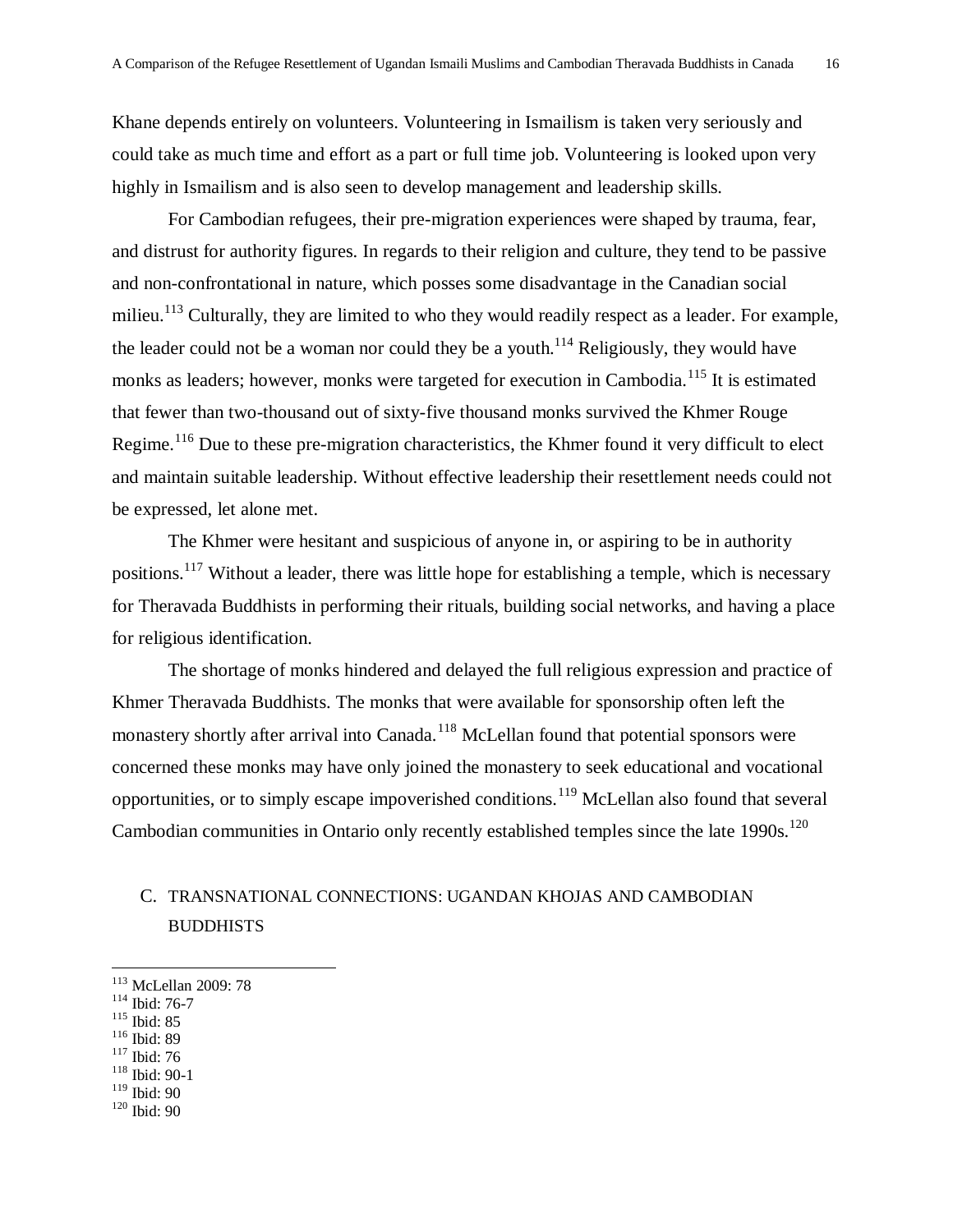The Ismailis are a very tight-knit community and they know that they can depend on one another locally or transnationally, to assist them in (re)settlement. The Cambodians also have transnational connections; however, their connections are limited because of the genocide and exploitation that occurred in Cambodia.

Transnationalism can be defined as "the process by which immigrants forge and sustain multi-stranded social relations that link together their societies of origin and settlement."<sup>121</sup> Transnational connections can be used in establishing sponsorship, building the economy and social institutions in the homeland, and setting up transnational associations dedicated to the benefit of a population.<sup>122</sup> According to Faist, there are "three kinds of transnational social spaces that reflect different degrees of integration and interaction within diasporic contexts: transnational kinship groups that focus on families and small scale reciprocity; transnational circuits with a focus on cultural, economic and ideological networks for exchange; transnational community as an agency wherein a diasporic collectivity and sense of solidarity are articulated<sup>"123</sup>

Ugandan Khojas have arguably expressed all three transnational social spaces through the local Jamat Khane, the Tariqa Council,<sup>124</sup> and the Aga Khan Development Network. It could be argued that the reason Ismailis are successful in (re)settlement is due to the stability of well organized transnational associations.

Khmer Buddhists in Ontario were limited to "transnational kinship groups that focus on families and small scale reciprocity.<sup> $125$ </sup> These connections assisted greatly in the Khmer resettlement in Ontario. McLellan argues that, "over time, easier access to the homeland and others in resettlement has aided the first generation's transnational maintenance of traditional Buddhist identities, practices, institutions, and monastic/lay relations."<sup>126</sup> The Khmer in Ontario also assist in financing the rebuilding of social structures in the homeland.<sup>127</sup>

 $121$  Guest 2005: 159

 $122$  Guest 2005; McLellan 2009 & Levitt, Peggy., "Redefining the Boundaries of Belonging: The Institutional Character of Transnational Religious Life", Sociology of Religion, 65:1 (Spring 2004), pp. 1-18.  $123$  as cited in McLellan 2009: 179

<sup>&</sup>lt;sup>124</sup> The Tariqa Council is a council that governs all Jamat Khanes globally, facilitates religious and cultural education, and promotes awareness of the Imams endeavours.

<sup>&</sup>lt;sup>125</sup> McLellan 2009: 179

<sup>126</sup> McLellan 2009: 179

<sup>127</sup> Ibid: 180-1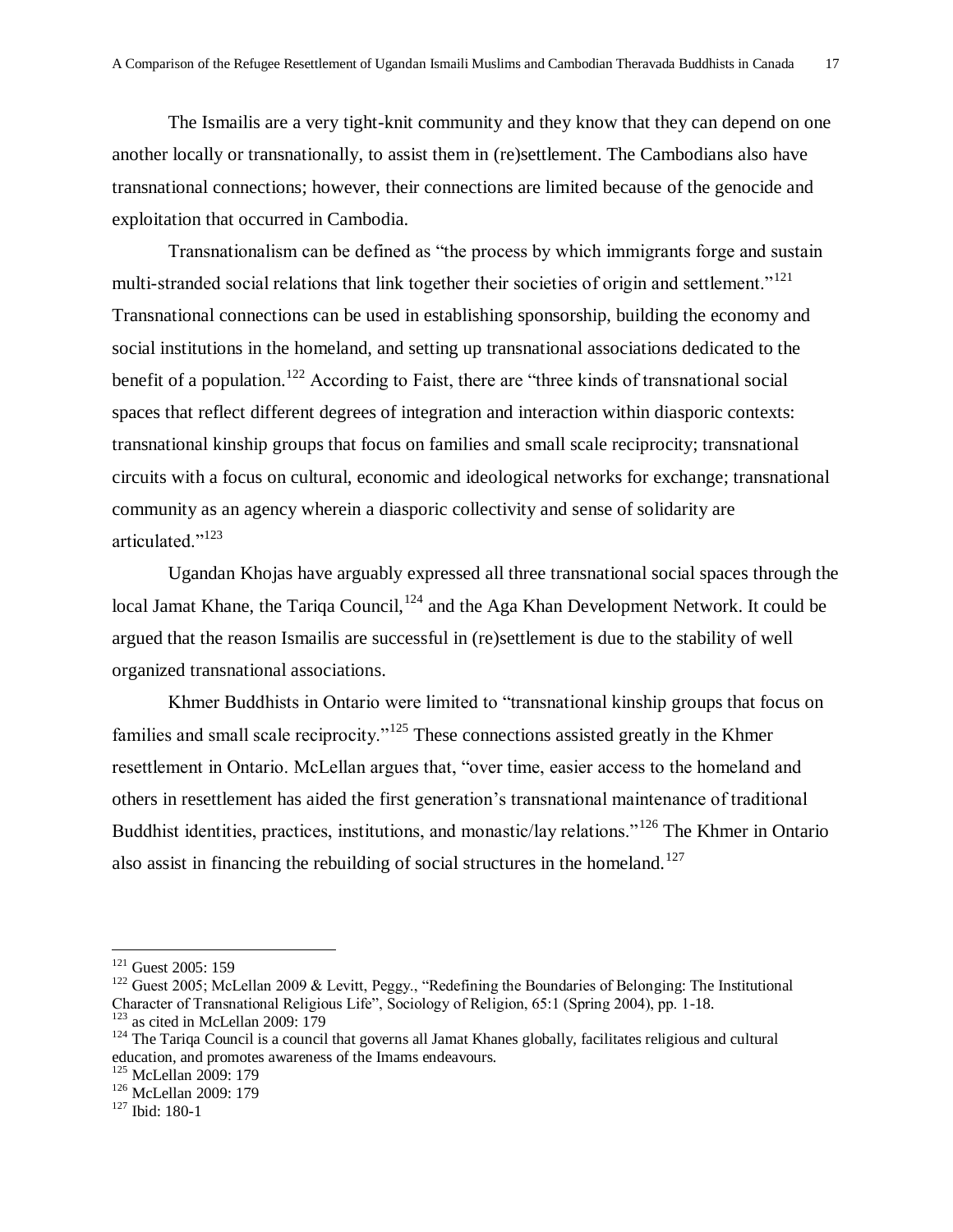Second generation Cambodians are now representing the greater Khmer community in positions of leadership, board members, fundraising, and social agencies.<sup>128</sup> Those first generation Cambodians that wish to retire in Cambodia will find that these transnational connections will assist them in returning to and resettling in the homeland.

## **IV. CONTINUITIES AND TRANSFORMATIONS RELIGIOUS IDENTITIES OF UGANDAN ISMAILIS AND CAMBODIAN BUDDHISTS IN CANADA**

It will look at how Ismailism is adaptable in any social-context by the means of its very belief in the Imam,  $129$  whereas practitioners of Buddhism may find it difficult to adjust to Canadian society due to the lack of monks for guidance and leadership. Although some Buddhists will transform their religion to suit Canadian contexts, many have found themselves vulnerable to Christian-conversion. This final section will look at the factors which made Ugandan Khojas more likely to continue their religious practices compared to Cambodian Buddhists; these factors are skills for adaptation and integration, leadership, and transnational connections.

Ugandan Khojas found it easier to maintain their religious identities based on positive experiences through pre-migrational skills for adaptation and integration, continued guidance through the Imam, and transnational support on various levels. For the majority of Khojas, their pre-migrational skills assisted them in successfully adapting and integrating into Canadian society. Second, the Imam is a significant part of their religious identity and has continued to support them through their resettlement process. Finally, the transnational connections of the Khojas, as well as the Imam, <sup>130</sup> served to safely bring the Khojas to Canada, and continued to assist them in their resettlement process. The advantages of all these contributors assisted in the Khojas maintaining their religious identity as Shi'a Imami Nizari Ismaili Muslims.

The Khmer Theravada Buddhists, upon arrival into Canada, were at a greater disadvantage considering their pre-migrational experiences. This hindered them in finding and maintaining jobs due to their trust issues, lack of education, and lack of language and urban skills. Second, their pre-migration experiences of religious and cultural devastation hindered

<sup>128</sup> Ibid: 198

<sup>&</sup>lt;sup>129</sup> The present living Imam is there to interpret the Qur'an and to guide and protect them in the current day and age <sup>130</sup> Speaking directly about the Aga Khan IV's relationship with the Late Prime Minister Pierre Trudeau and his uncle's position as United Nations High Commissioner for refugees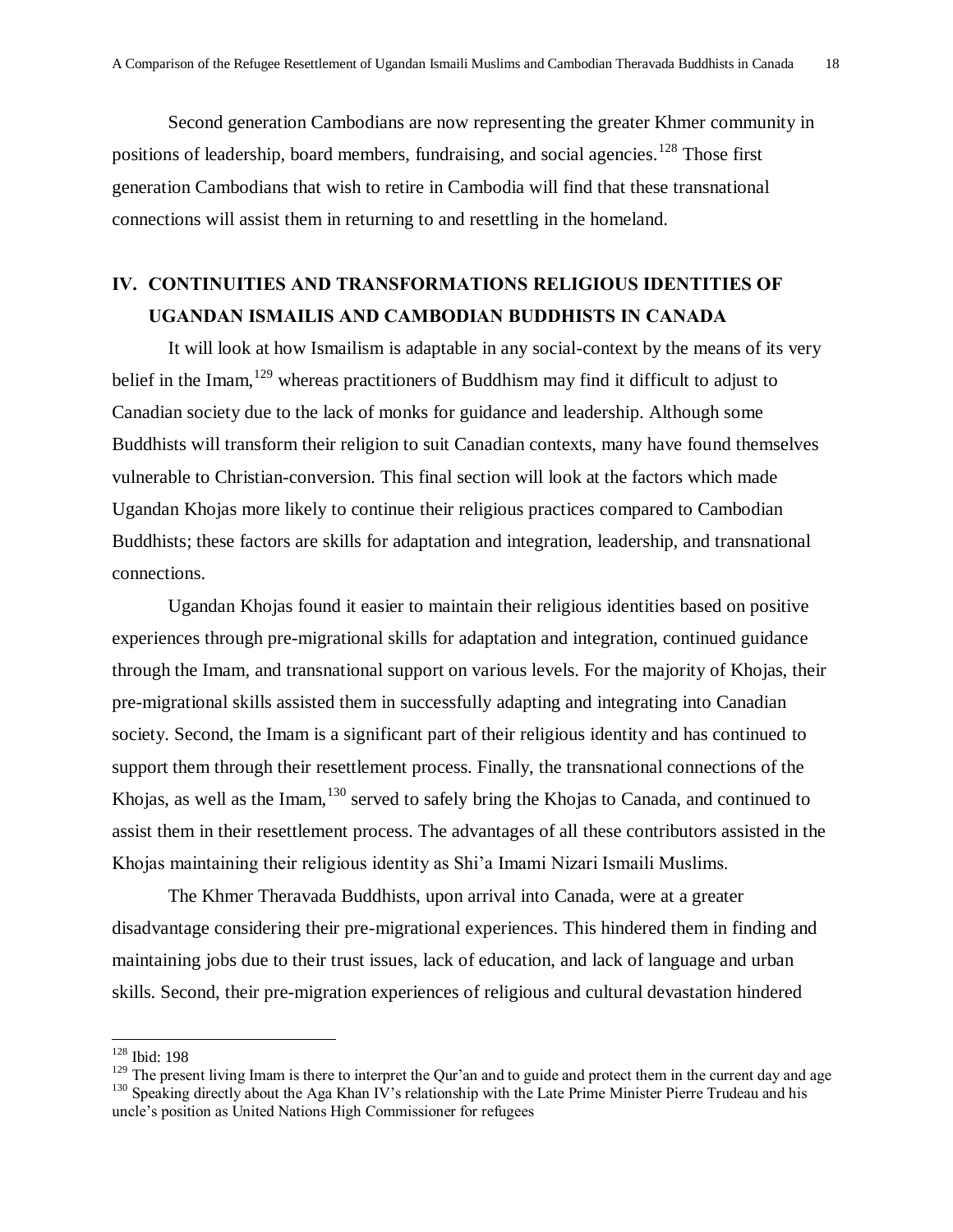their ability to find and maintain suitable community and religious leaders. Finally, transnational networks aided the Khmer to connect with surviving friends and family in the homeland, and in some cases aided eventual Canadian sponsorship of friends and family. It is noteworthy that the Khmer's language and educational limitations would have inhibited bureaucratic processing and advancement for citizenship applications. The lack of skills for adaptation and integration along with not having a supportive leader made Cambodian Buddhists more likely than Ugandan Ismailis to transform their religious identities through hybrid expressions of Christianity or by fully converting to Christianity.

Many Buddhists maintained their Theravada religious identity, eventually built temples, and sponsored monks to assist them in religious practices. The second generation greatly aided in the establishment of temples and continued to take up positions of leadership to assist in the maintenance of their religion.<sup>131</sup>

Douglas found that many Khmer men and women participating in Christian churches were also engaging in Buddhism.<sup>132</sup> Khmer individuals in resettlement argue that Buddhism and Christianity can be observed harmoniously, because both Buddha and Jesus were good people.<sup>133</sup> McLellan also found through her interviews that the Khmer were identifying themselves as both Christian and Buddhist; $134$  to the Khmer, they did not feel the need to be exclusive to any one religious practice. Those Khmer that did convert entirely to Christianity and attempted to reject Buddhism found themselves practicing Buddhism again once they felt more comfortable in society and had access to a temple for ritual practice.<sup>135</sup> For some Khmer, converting to Christianity was a means of preserving their Khmer identity through congregational worship and social gatherings. It did not matter whether one was Christian or Buddhist—what mattered was that they were Khmer and part of a religious community.<sup>136</sup>

Through McLellan's research, she found that the small number of Cambodians that were converting to Christianity in refugee camps were under the impression that having a Christian identity would gain them access to numerous resources and aid them in resettling by means of

<sup>&</sup>lt;sup>131</sup> McLellan 2009: 198

<sup>132</sup> Douglas 2005: 135

<sup>133</sup> Ibid: 135-6

<sup>134</sup> McLellan 2009: 133-4

<sup>135</sup> McLellan 2009: 136

 $136$  McLellan 2009 & Douglas 2005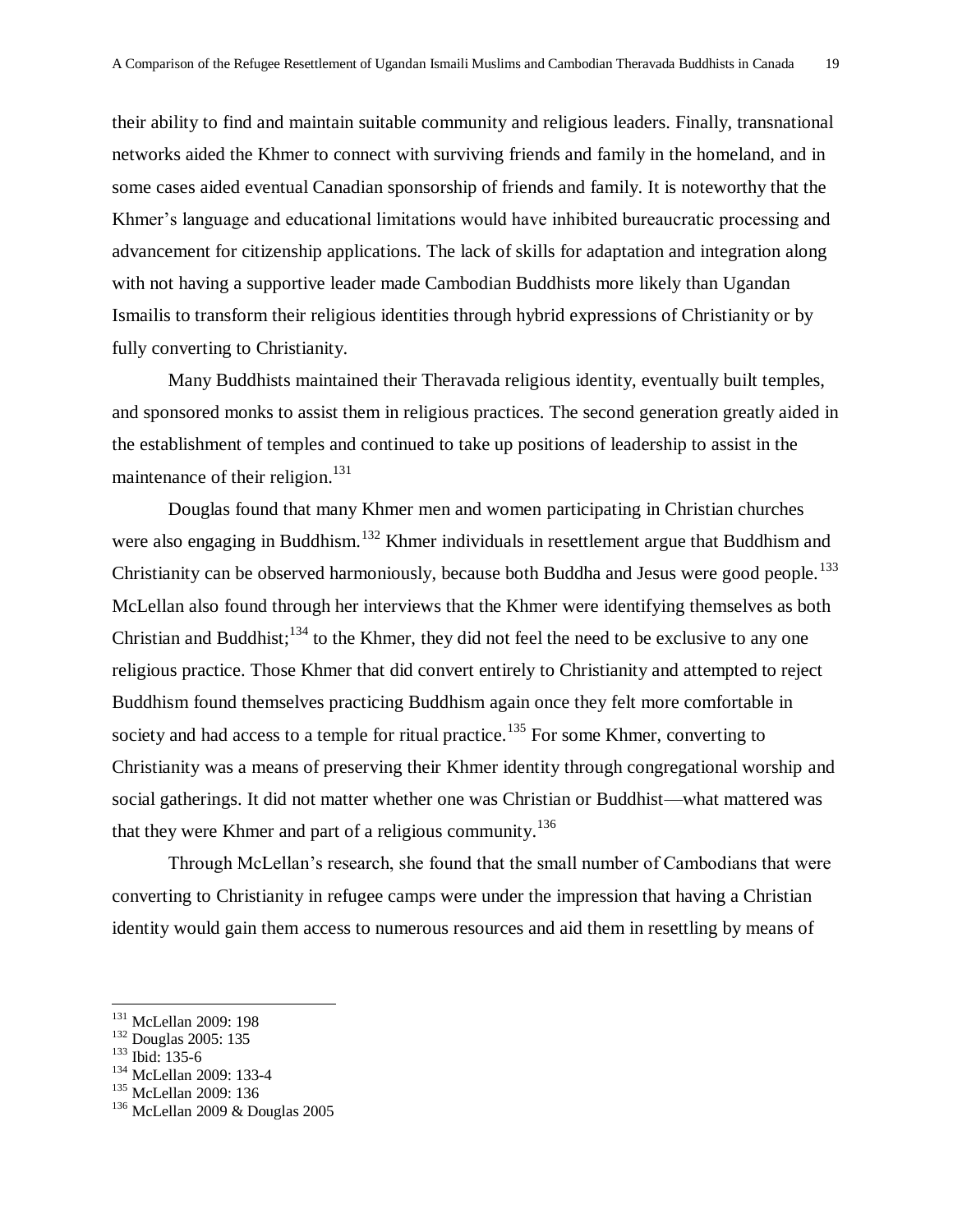educational and vocational training.<sup>137</sup> Upon arrival into Canada they received clothes, food, money, and social assistance from their new church.<sup>138</sup> Arguably, many Khmer Christian coverts felt obligated to convert because they accepted the assistance that they were offered by the Churches. Christianity gave the Khmer populace an opportunity to start over in a new country. McLellan found that Christianity offered some Khmer a way to psychologically cope with their pre-migrational experiences of torture, rape, execution of friends and family, and their horrific experiences in the labour camps.<sup>139</sup> Therefore, it appears that the Khmer converted to Christianity in order to absorb Christian social capital for better integration, feelings of obligation, and because Christianity offered explanations for the experiences endured in Cambodia and offered them salvation.<sup>140</sup>

#### **V. CONCLUSION AND NEW DEVELOPMENTS**

The Ugandan Khojas and the Khmer Buddhist had two things in common, they were both from non-Christian backgrounds and were both refugees; however, the Ugandan Khojas were expelled from Uganda while the Khmer Buddhists chose to leave Cambodia due to persecution. South-Asian Ugandans left with minimal collateral damage, while the Cambodians witnessed the torture and execution of their family members and the entire disintegration of their society and all its institutions.

Cambodians were already at a great disadvantage coming into Canada due to their premigration experiences and characteristics. South-Asian Ugandans were able to help one another in resettling due to their variety of urban and English skills and being having built up social capital as twice migrants. The Ugandan Khojas were fortunate to have the guidance of their Imam and his transnational connections to assist them in the resettlement process. The Cambodian Buddhists were not as fortunate, as those that resettled in Ontario were the least educated and had little to no knowledge of urban life.

Today, Cambodian Buddhists have built temples across Ontario; the first two were organized in the 80s and 90s in Toronto and Ottawa.<sup>141</sup> Through the direction of Kampuchea Krom monks, three new temples were established in Hamilton, London, and Windsor after

<sup>&</sup>lt;sup>137</sup> Ibid: 125

<sup>138</sup> Ibid: 125

<sup>139</sup> Ibid: 126

<sup>140</sup> Ibid: 123-5

<sup>&</sup>lt;sup>141</sup> McLellan 2009: 90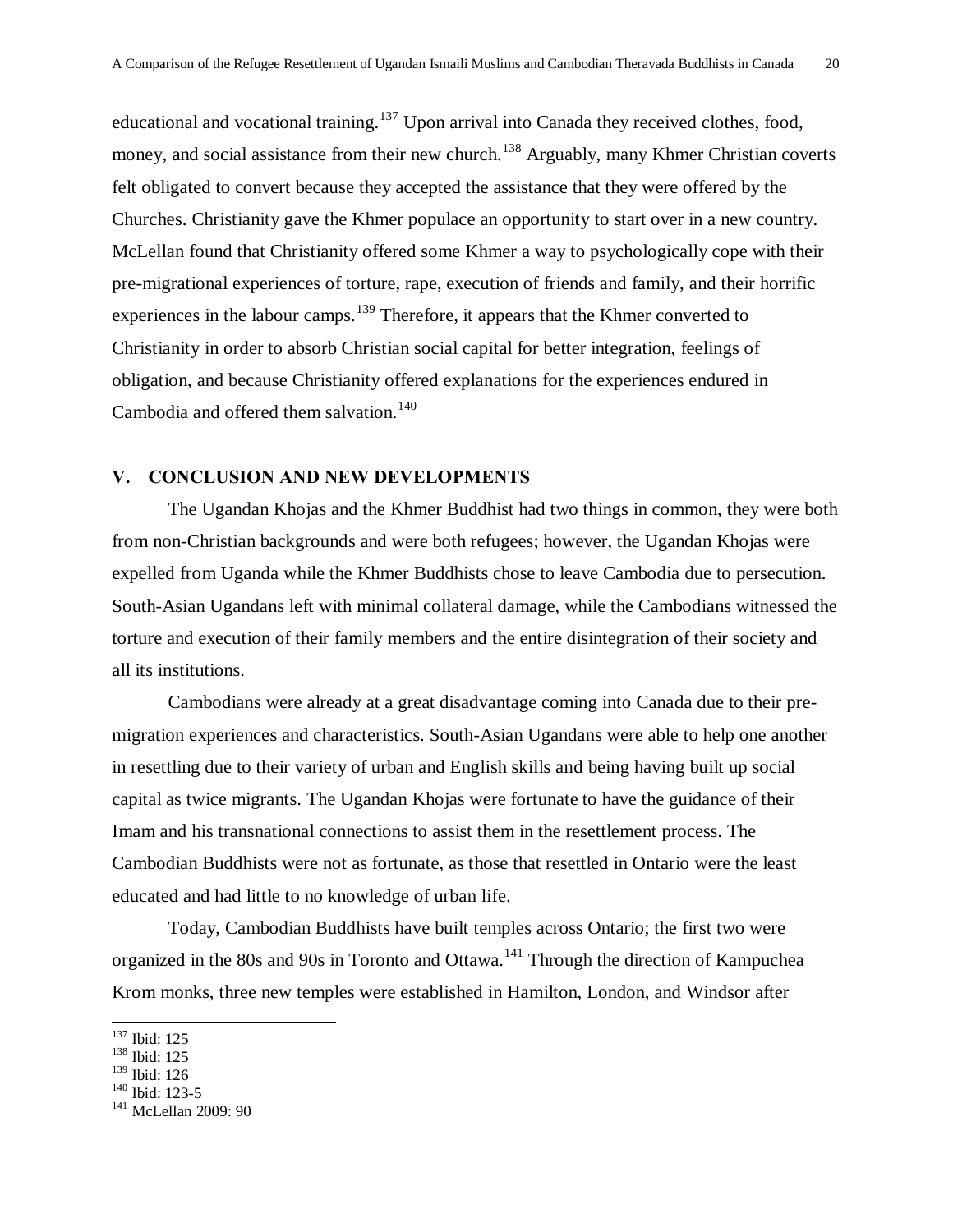1999.<sup>142</sup> Cambodian Buddhists in Toronto also purchased a large home in Maple, Ontario and successfully converted it into a monastic institution.<sup>143</sup> The Canadian-Cambodian refugees have survived the events that occurred in their homeland, and in resettlement have overcome struggles and gained substantial accomplishments.

In comparison, however, Ugandan Khojas have established greater bonds with Canada and have numerous markers to demonstrate that this country is now their permanent home.<sup>144</sup> They are establishing new developments to mark their claim on Canadian soil. Such developments in Ontario include architectural notable Jamat Khanes, the Ismaili Center and Aga Khan Park and Museum in Toronto. They have also assisted in the establishment of the Global Center for Pluralism in Ottawa, which Prime Minister Stephen Harper declares is "dedicated to the promotion of ethnic, cultural and religious interchange, education and harmony."<sup>145</sup> Stephen Harper commented on the Ismaili Center and Aga Khan Museum and Park:

Even more exciting are the proposed contents of the Museum, a rich repository of art and artifacts tracing the evolution of Muslim culture through the ages. It will be a grand destination for Muslim visitors from across Canada and around the world, and it will introduce Canadians from other faith and cultural backgrounds to the compelling history of Islam, one of the world's great religions and the inspiration for countless major advancements in art, science, music and philosophy. In this, it will serve Your Highness's lifelong mission to promote pluralism, peace and tolerance through the expansion of knowledge and understanding. The importance of this work, in a world divided by sectarian strife that subjects millions of innocent people to violence, oppression and poverty, cannot be overstated.<sup>146</sup>

Through these developments, the Canadian government is assisting the Ismaili global mission for pluralism.

The findings of this paper suggest that in terms of adaptation and integration skills, leadership, and transnational connections significantly assist in the successful resettlement of refugees. In light of these findings government officials and resettlement workers need to acknowledge pre-migration characteristics and experiences. Pre-existing leadership capacity

<sup>142</sup> Ibid: 90-1

<sup>143</sup> Ibid: 91

<sup>144</sup> Jamal 2006: 110

<sup>&</sup>lt;sup>145</sup> AKDN "Speech by Canadian Prime Minister Stephen Harper at the Foundation Ceremony of the Ismaili Centre, Toronto, the Aga Khan Museum and their Park‖ [http://www.akdn.org/Content/994/Speech-by-Canadian-Prime-](http://www.akdn.org/Content/994/Speech-by-Canadian-Prime-Minister-Stephen-Harper)[Minister-Stephen-Harper](http://www.akdn.org/Content/994/Speech-by-Canadian-Prime-Minister-Stephen-Harper) (Accessed on October 26, 2010).

<sup>&</sup>lt;sup>146</sup> "Speech by Canadian Prime Minister Stephen Harper at the Foundation Ceremony of the Ismaili Centre, Toronto, the Aga Khan Museum and their Park".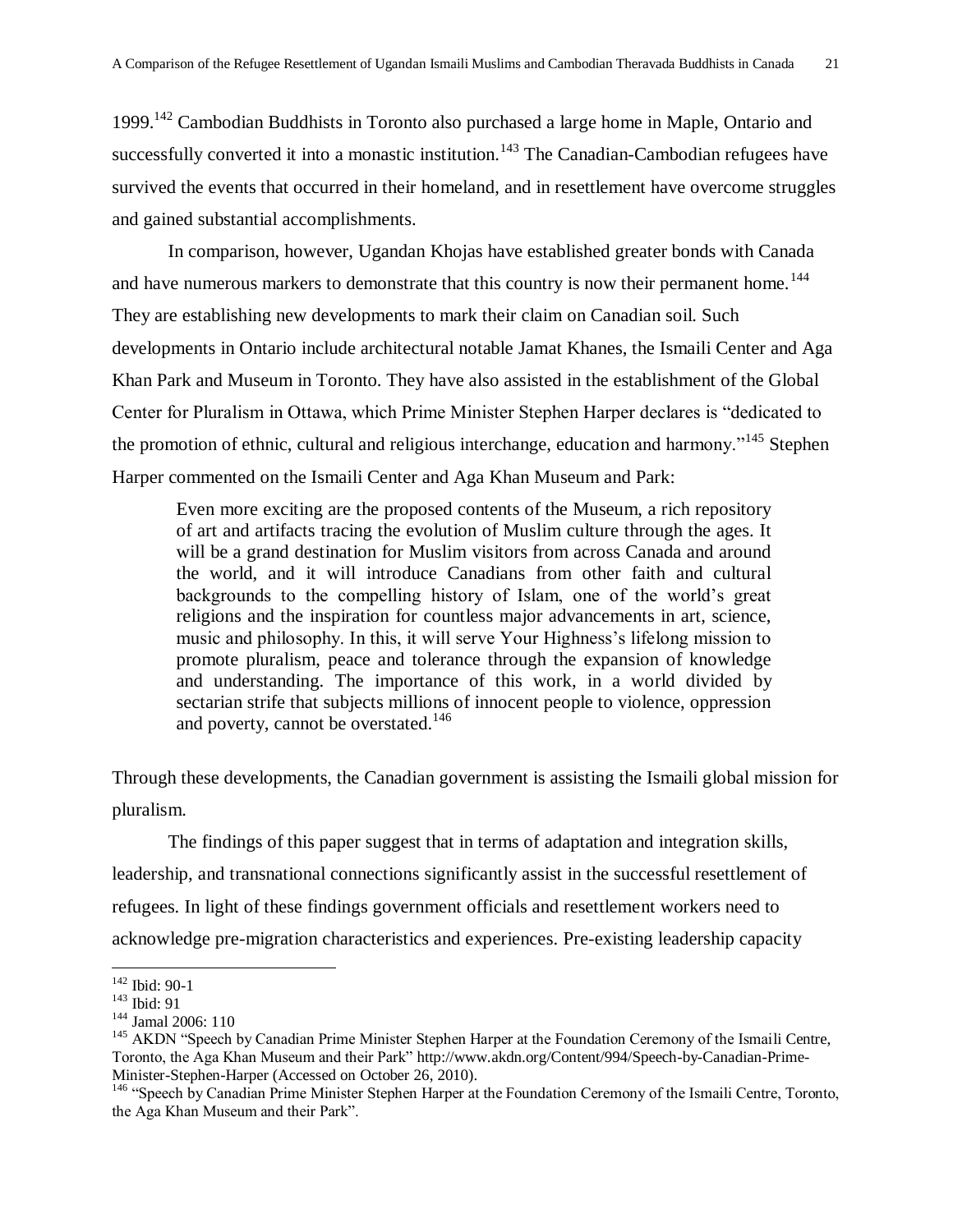within refugee communities appears to have had a positive impact in the case of the Ismaili community, and efforts to identify and support this form of social capital within other refuges groups would be of value for successful settlement.

#### References

Adams, Bert N., "Urban Skills and Religion: Mechanisms for Coping and Defense Among the Ugandan Asians". Published By: *University of California Press* on Behalf of the *Society for the Study of Social Problems*. Vol. 22, No. 1 (Oct., 1974), (pp. 28-42).

AKDN, "About the Aga Khan Development Network". Aga Khan Development Network: [http:// www.akdn.org/about.asp](http://www.akdn.org/about.asp) (Accessed; October 22, 2010).

- AKDN "Speech by Canadian Prime Minister Stephen Harper at the Foundation Ceremony of the Ismaili Centre, Toronto, the Aga Khan Museum and their Park" <http://www.akdn.org/Content/994/Speech-by-Canadian-Prime-Minister-Stephen-Harper> (Accessed on Octorber 26, 2010).
- Citizenship and Immigration Canada, (July 1, 2006). "Forging Our Legacy: Canadian Citizenship and Immigration, 1900-1977". Citizenship and Immigration Canada: [www.cic.gc.ca.](http://www.cic.gc.ca/)
- Coleman, James S., "Social Capital in the Creation of Human Capital", *The American Journal of Sociology*, Vol. 94, Supplement: Organizations and Institutions: Sociological and Economic Approaches to the Analysis of Social Structure. (1988), pp. S95-S120.
- Douglas, Thomas J., "Chapter 7: Changing Religious Practices among Cambodian Immigrants in Long Beach and Seattle", Leonard, K. I., Stepick, A., Vasquez, M. A., & Holdaway, J., (Editors) (2005). *Immigrant Faiths: Transforming Religious Life in America.* Lanham, MD: AltaMira Press.
- Guest, Kenneth J., "Religion and Transnational Migration in the New Chinatown", Leonard, K. I., Stepick, A., Vasquez, M. A., & Holdaway, J., (Editors) (2005). *Immigrant Faiths: Transforming Religious Life in America.* Lanham, MD: AltaMira Press